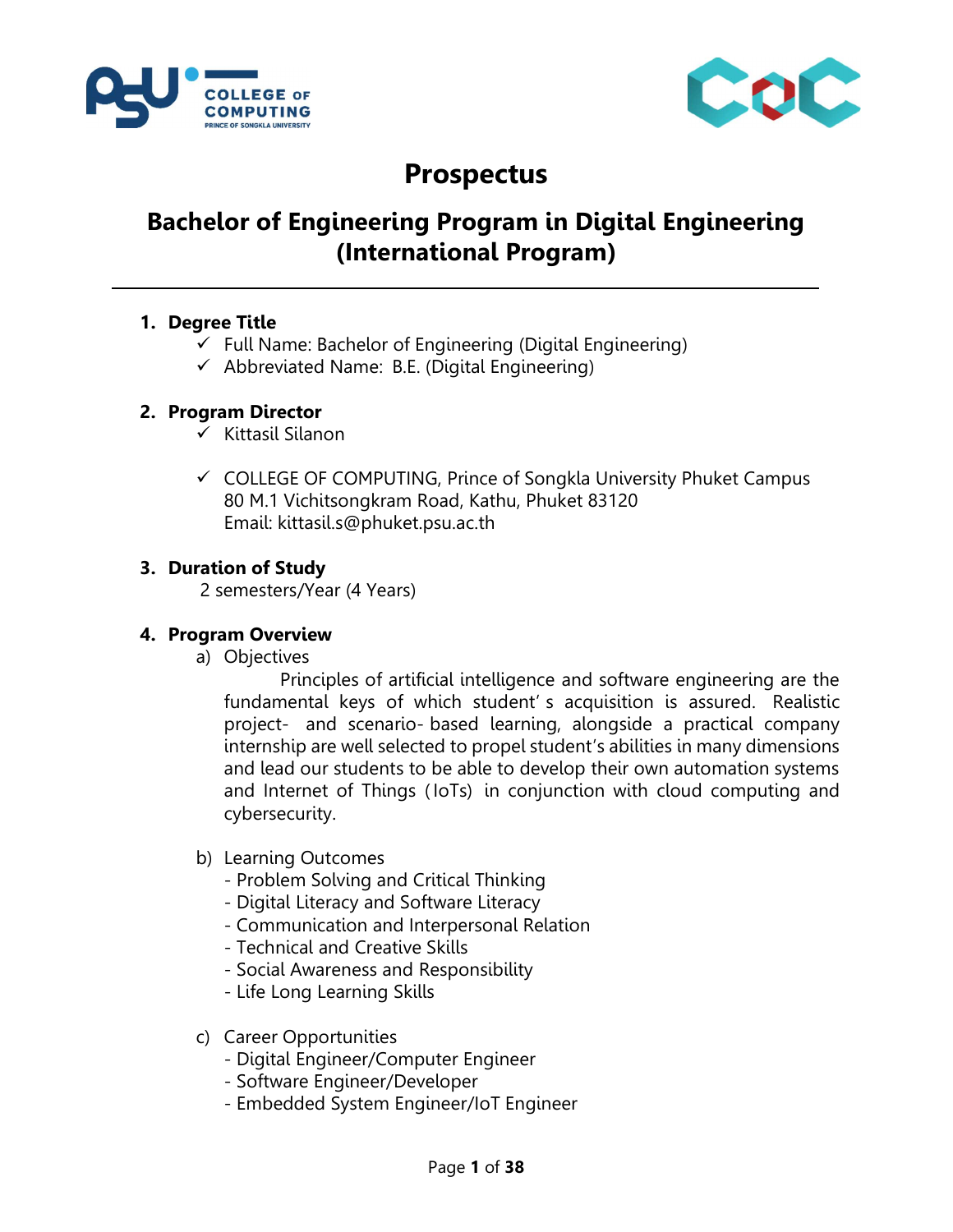- Artificial Intelligence Engineer
- Network and Data Communication Engineer
- Cybersecurity Analyst and Designer

#### 5. Admission Requirements

- A copy of your transcript: Grade 12, M6, Year 13 or the result of an approved equivalency examination (with English translation)
- Either one of the certified copy of the following certificates:
	- \*\* your high school diploma (with English translation)
	- \*\* one of the following certificates: IGCSE, GED, or IB
- English proficiency test result (TOEIC, TOEFL or IELTS) with at least 2 years' validity.
- Additional requirements might be requested by the Admissions Committee.

#### 6. Tuition + Enrollment Fees

48,000 Baht (+ entrance fee 15,000 Baht)

#### 7. Curriculum Structure and Components

The students must complete a minimum requirement of 132 credits to graduate. The curriculum is comprised of General Education Courses (30 credits), Specific Education Courses (96 credits), and Free Elective Courses (6 credits).

| Courses                               | <b>Credits</b> |
|---------------------------------------|----------------|
| 1. General Education (GE) Courses     | 30             |
| 1.1 Compulsory GE Courses             | 24             |
| 1.2 Elective GE Courses               | 6              |
| 2. Specific Education Courses         | 96             |
| 2.1 Core Courses                      | 30             |
| 2.2 Major Courses                     | 39             |
| - Technology for Application          | 6              |
| - Technology and Software Methodology | 9              |
| - Basic System Infrastructure         | 12             |
| - Hardware and Computer Architecture  | 12             |
| 2.3 Specialized Courses               | 21             |
| - Compulsory Specialized Courses      | 15             |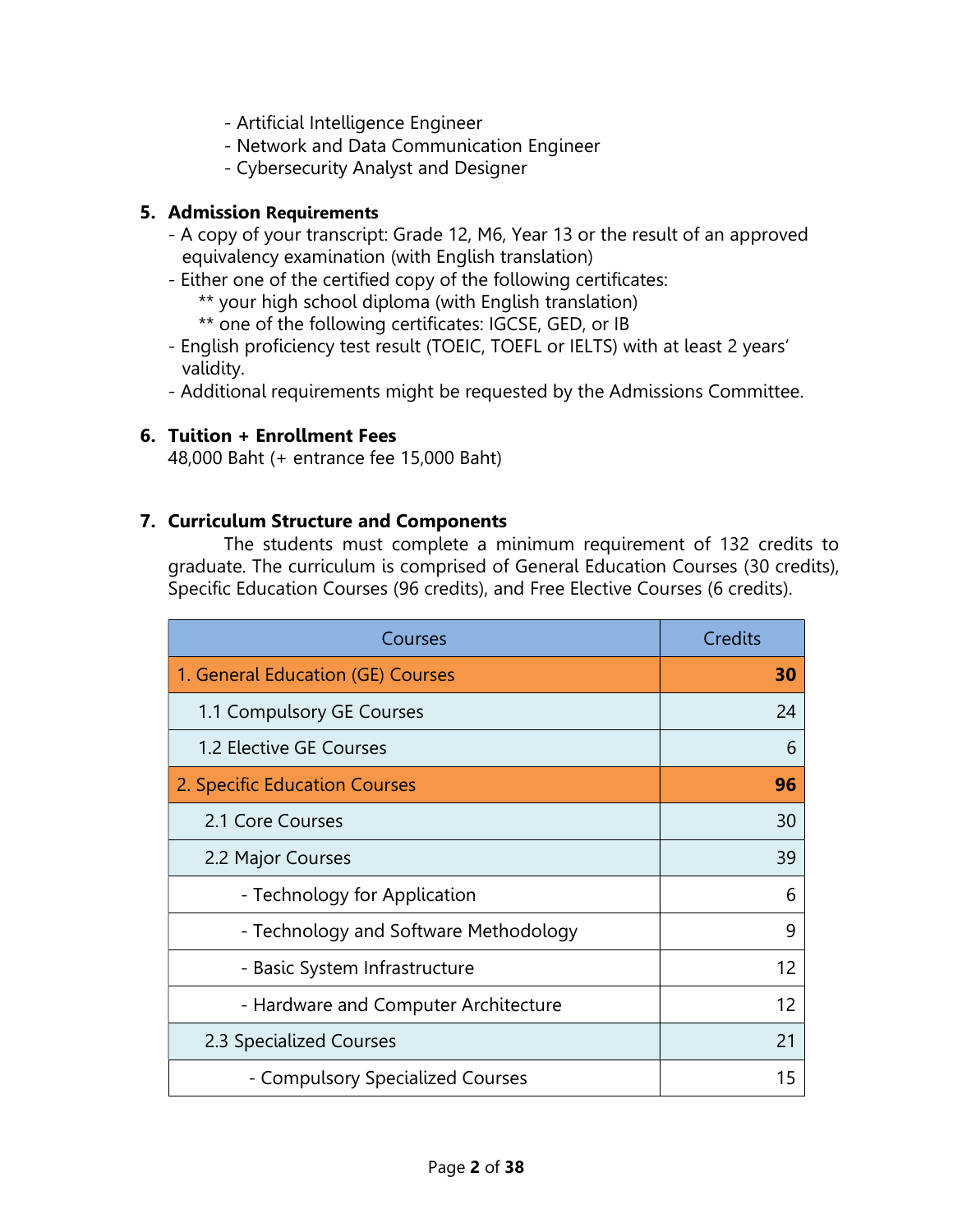| <b>** Network and Security Engineering</b> |  |
|--------------------------------------------|--|
| <b>** Intelligent Object</b>               |  |
| <b>** Software Engineering</b>             |  |
| - Elective Specialized Courses             |  |
| 2.4 Cooperative Education Courses          |  |
| 3. Free Elective Courses                   |  |
| ΤΟΤΑL                                      |  |

# 8. Study Plan

|                | <b>First Year</b>                             | Semester 1   |                |
|----------------|-----------------------------------------------|--------------|----------------|
| Course<br>Code | Course Title                                  |              | Credits        |
| XXX-XXX        | <b>General Education</b>                      |              | $5 ((X)-Y-Z)$  |
| 977-100        | Introduction to Digital Engineering           |              | $1(1-0-2)$     |
| 977-101        | <b>Computer Ethics and Laws</b>               |              | $1(1-0-2)$     |
| 977-102        | <b>Business Process Design and Innovation</b> |              | $3(2-2-5)$     |
| 977-103        | <b>Physics for Engineers</b>                  |              | $3(2 - 2 - 5)$ |
| 977-104        | Introduction to Computer Programming          |              | $3(2 - 2 - 5)$ |
| 977-200        | Calculus                                      |              | $3(3-0-6)$     |
|                |                                               | <b>TOTAL</b> | $19(X-Y-Z)$    |

|                | <b>First Year</b>                  | Semester 2   |                |
|----------------|------------------------------------|--------------|----------------|
| Course<br>Code | Course Title                       |              | Credits        |
| XXX-XXX        | <b>General Education</b>           |              | 4 $((X)-Y-Z)$  |
| 977-113        | <b>Discrete Mathematics</b>        |              | $2(2-0-4)$     |
| 977-210        | <b>Object Oriented Programming</b> |              | $3(2 - 2 - 5)$ |
| 977-111        | Data Structures and Algorithms     |              | $3(2 - 2 - 5)$ |
| 977-212        | Data Communication and Networking  |              | $3(2 - 2 - 5)$ |
| 977-114        | Digital Logic and Design           |              | $3(2 - 2 - 5)$ |
|                |                                    | <b>TOTAL</b> | $18(X-Y-Z)$    |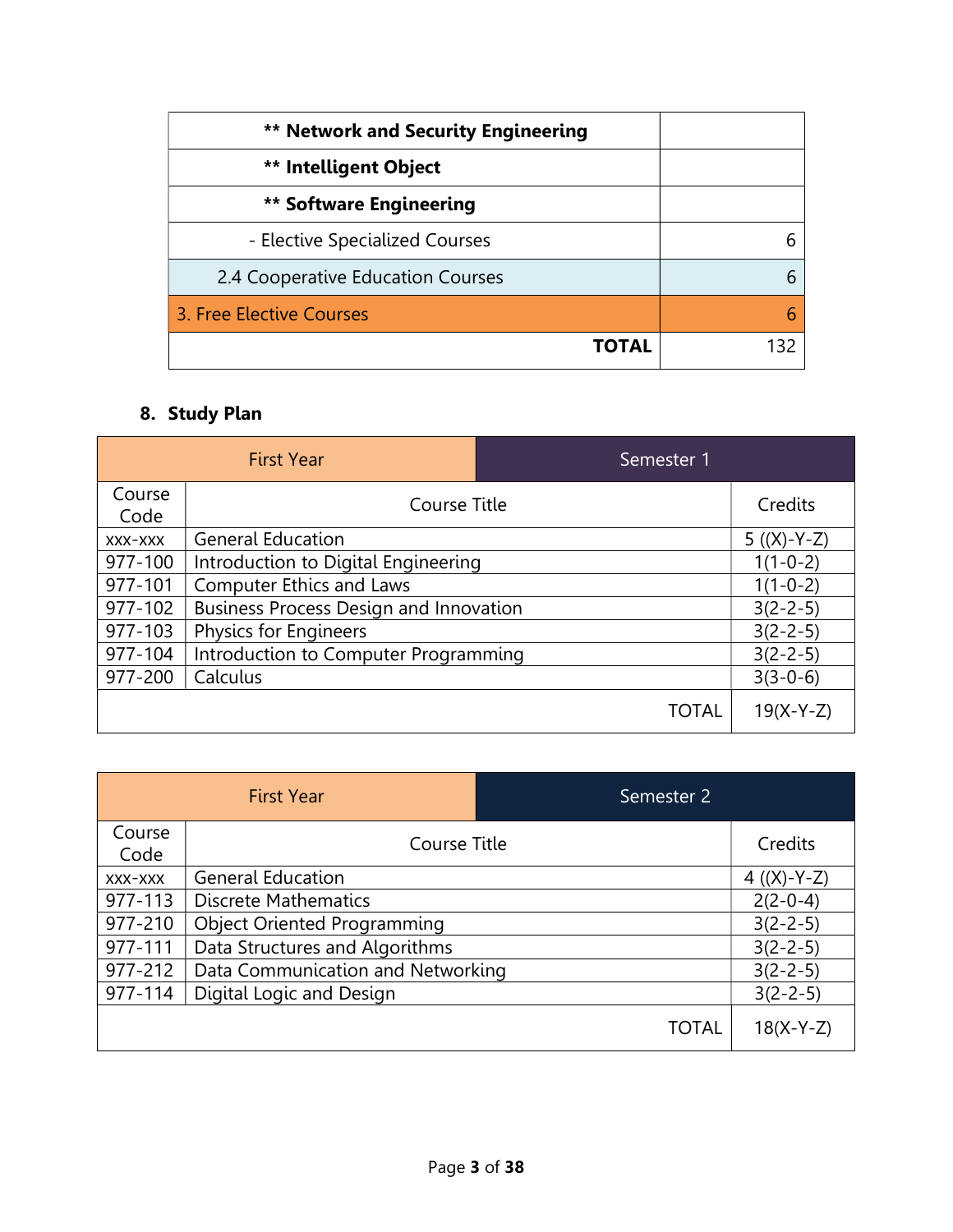|                | <b>Second Year</b>                       | Semester 1   |                |
|----------------|------------------------------------------|--------------|----------------|
| Course<br>Code | Course Title                             |              | Credits        |
| XXX-XXX        | <b>General Education</b>                 |              | $5((X)-Y-Z)$   |
| 977-105        | Linear Algebra                           |              | $2(2-0-4)$     |
| 977-110        | Web Programming                          |              | $3(2 - 2 - 5)$ |
| 977-112        | Database System                          |              | $3(2 - 2 - 5)$ |
| 977-215        | <b>Electric Circuits and Electronics</b> |              | $3(2 - 2 - 5)$ |
| 977-216        | <b>Computer Architecture</b>             |              | $2(2-0-4)$     |
|                |                                          | <b>TOTAL</b> | $18(X-Y-Z)$    |

|                | <b>Second Year</b>                | Semester <sub>2</sub> |                |
|----------------|-----------------------------------|-----------------------|----------------|
| Course<br>Code | Course Title                      |                       | Credits        |
| XXX-XXX        | <b>General Education</b>          |                       | $5((X)-Y-Z)$   |
| 977-201        | <b>Statistics and Probability</b> |                       | $3(2 - 2 - 5)$ |
| 977-211        | Software Engineering              |                       | $3(2 - 2 - 5)$ |
| 977-213        | <b>Computer Security</b>          |                       | $3(2 - 2 - 5)$ |
| 977-214        | Internet of Things                |                       | $3(2 - 2 - 5)$ |
| 977-217        | <b>Operating Systems</b>          |                       | $2(2-0-4)$     |
|                |                                   | <b>TOTAL</b>          | $19(X-Y-Z)$    |

|                | <b>Third Year</b>                        | Semester 1   |                |
|----------------|------------------------------------------|--------------|----------------|
| Course<br>Code | Course Title                             |              | Credits        |
| XXX-XXX        | <b>General Education</b>                 |              | $3(X-Y-Z)$     |
| 977-300        | Seminar                                  |              | $1(0-2-1)$     |
| 977-301        | Project Management and Quality Assurance |              | $3(3-0-6)$     |
| 977-310        | Intelligent Systems                      |              | $3(2 - 2 - 5)$ |
| 977-3xx        | Compulsory Specialized course 1          |              | $3(X-Y-Z)$     |
| 977-3xx        | <b>Compulsory Specialized course 2</b>   |              | $3(X-Y-Z)$     |
| 977-3xx        | Compulsory Specialized course 3          |              | $3(X-Y-Z)$     |
|                |                                          | <b>TOTAL</b> | $19(X-Y-Z)$    |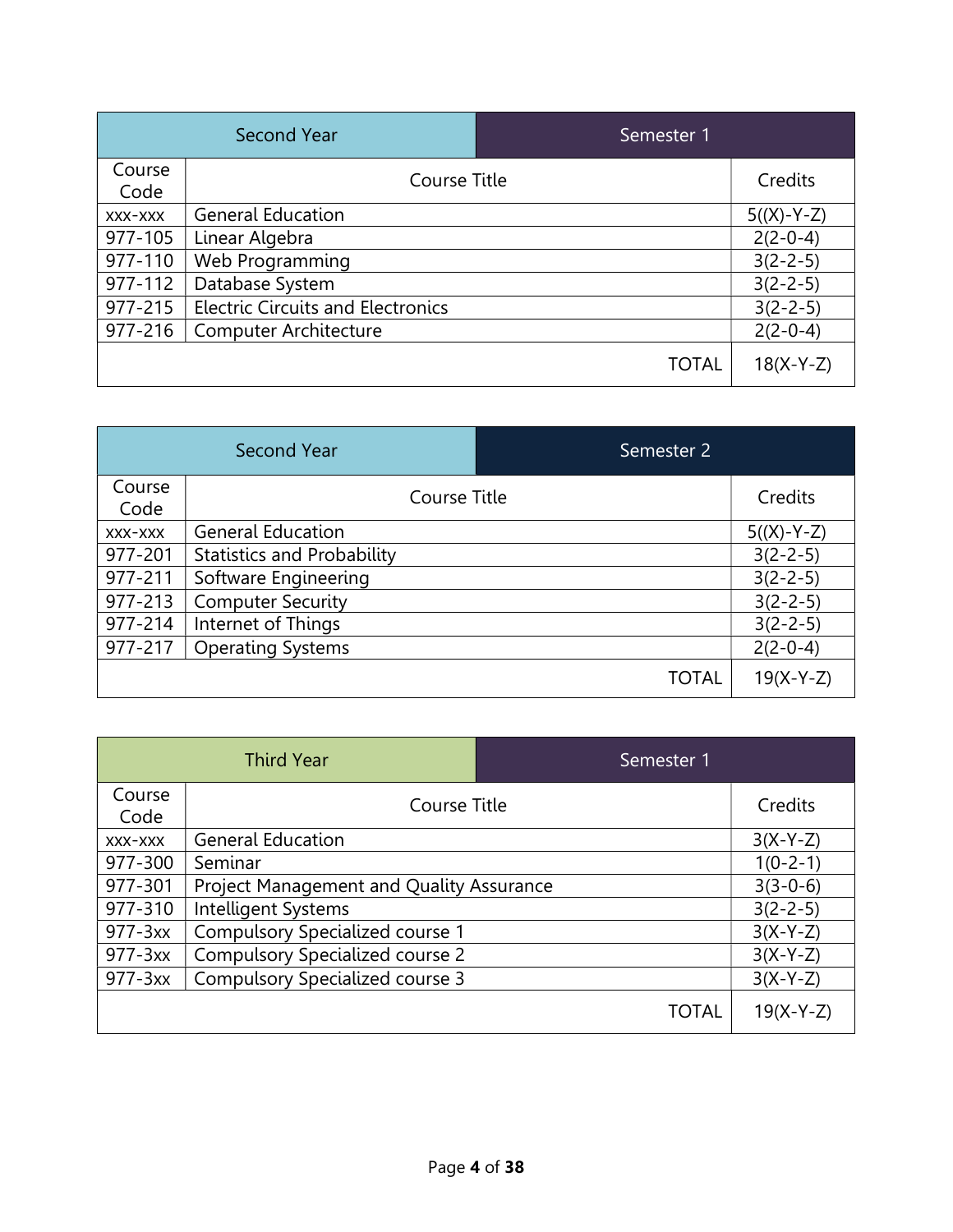|                | <b>Third Year</b>                      | Semester 2   |              |
|----------------|----------------------------------------|--------------|--------------|
| Course<br>Code | Course Title                           |              | Credits      |
| XXX-XXX        | <b>General Education</b>               |              | $3((X)-Y-Z)$ |
| 977-302        | Project in Digital Engineering I       |              | $3(0-9-0)$   |
| 977-3xx        | Compulsory Specialized course 4        |              | $3(X-Y-Z)$   |
| 977-3xx        | <b>Compulsory Specialized course 5</b> |              | $3(X-Y-Z)$   |
| 977-xxx        | <b>Elective Specialized Course 1</b>   |              | $3(X-Y-Z)$   |
| XXX-XXX        | <b>Free Elective Courses</b>           |              | $3(X-Y-Z)$   |
|                |                                        | <b>TOTAL</b> | $18(X-Y-Z)$  |

|                | <b>Fourth Year</b>                   | Semester 1   |              |
|----------------|--------------------------------------|--------------|--------------|
| Course<br>Code | Course Title                         |              | Credits      |
| XXX-XXX        | <b>General Education</b>             |              | $5((X)-Y-Z)$ |
| 977-400        | Pre Cooperative Education            |              | $1(0-3-0)$   |
| 977-401        | Project in Digital Engineering II    |              | $3(0-9-0)$   |
| 976-4xx        | <b>Elective Specialized Course 2</b> |              | $3(X-Y-Z)$   |
| XXX-XXX        | <b>Free Elective Courses</b>         |              | $3(X-Y-Z)$   |
|                |                                      | <b>TOTAL</b> | $15(X-Y-Z)$  |

|                                      | <b>Fourth Year</b>           | Semester 2   |             |
|--------------------------------------|------------------------------|--------------|-------------|
| Course<br>Code                       | Course Title                 |              | Credits     |
| <b>Plan A. Cooperative Education</b> |                              |              |             |
| 977-490                              | <b>Cooperative Education</b> |              | $6(0-36-0)$ |
|                                      |                              | <b>TOTAL</b> | $6(0-36-0)$ |
|                                      | Plan B. Internship           |              |             |
| 977-4xx                              | Specialized Course (Project) |              | $3(X-Y-Z)$  |
|                                      |                              | <b>TOTAL</b> | $3(X-Y-Z)$  |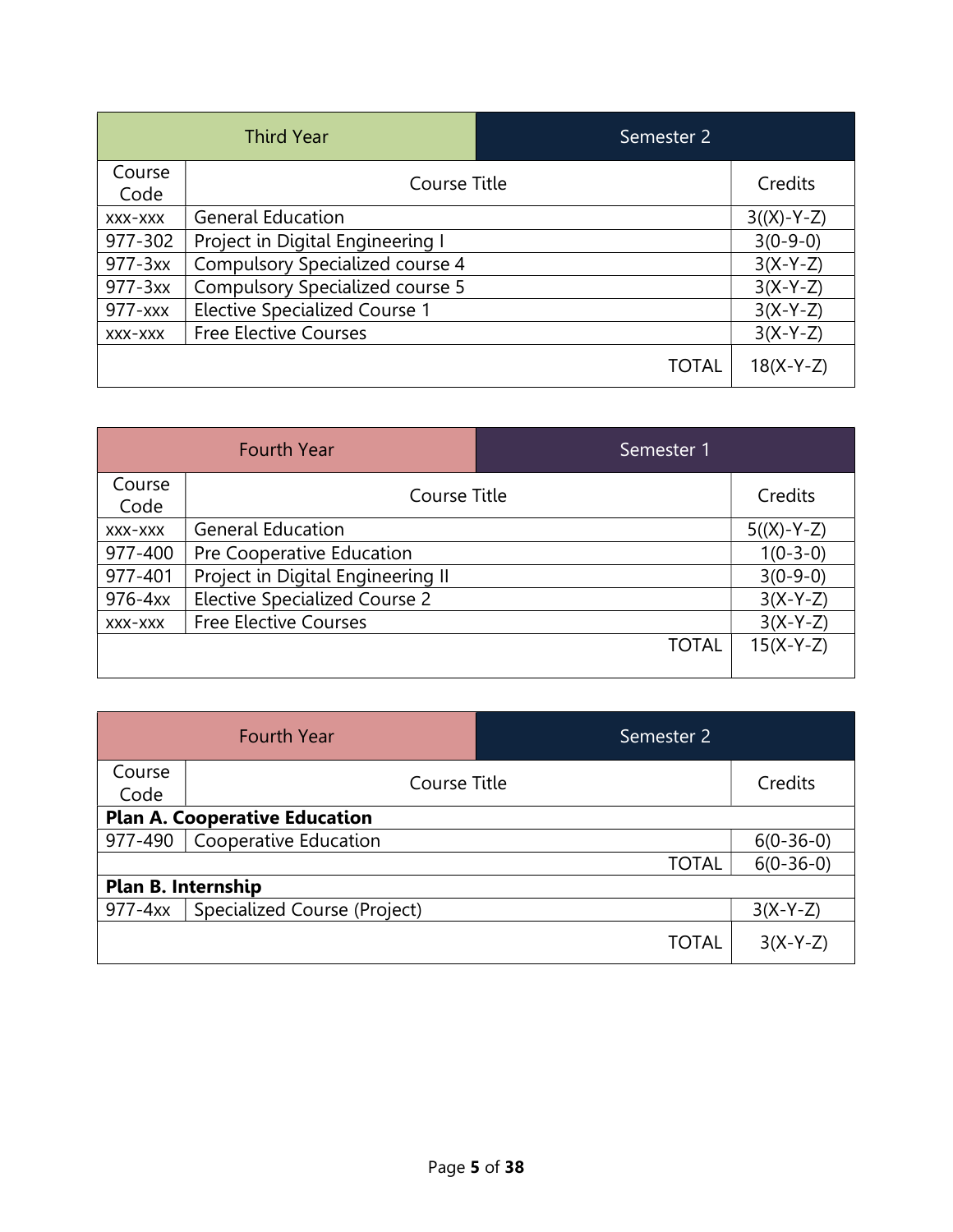|                           | <b>Fourth Year</b> | Summer       |             |
|---------------------------|--------------------|--------------|-------------|
| Course<br>Code            | Course Title       |              | Credits     |
| <b>Plan B. Internship</b> |                    |              |             |
| 977-491                   | Internship         |              | $3(0-18-0)$ |
|                           |                    | <b>TOTAL</b> | $3(0-18-0)$ |

#### 9. Course Descriptions

| <b>General Education (GE) Courses</b>                               | <b>30 Credits</b> |
|---------------------------------------------------------------------|-------------------|
| <b>Compulsory GE Courses</b>                                        |                   |
| 001-102 The King's Philosophy and Sustainable Development           | $2((2)-0-4)$      |
| Prerequisite Course:                                                |                   |
| Semester Offered: On demand                                         |                   |
| Meaning, principles, concept, importance and goal of the            |                   |
| philosophy of sufficiency; work principles, understanding and       |                   |
| development of the King's philosophy and sustainable                |                   |
| development; an analysis of application of the King's philosophy    |                   |
| in the area of interest including individual, business or community |                   |

sectors in local and national level

### 980-022 Basic Lifesaving (CPR, and AED) 1((1)-0-2)

Prerequisite Course:

Semester Offered: On demand

Intro to first aid, roles and responsibilities, scene assessment, precautions; medical emergencies, breathing problems, choking, heart attack, diabetic emergency, stroke, seizure, bleeding from mouth; injury emergencies, bleeding, controlling bleeding, shock, head, neck, and spinal injuries, fractures and sprains, burn, hypothermia; CPR, scene safety, chest compression, mouth to mouth, equipment, AED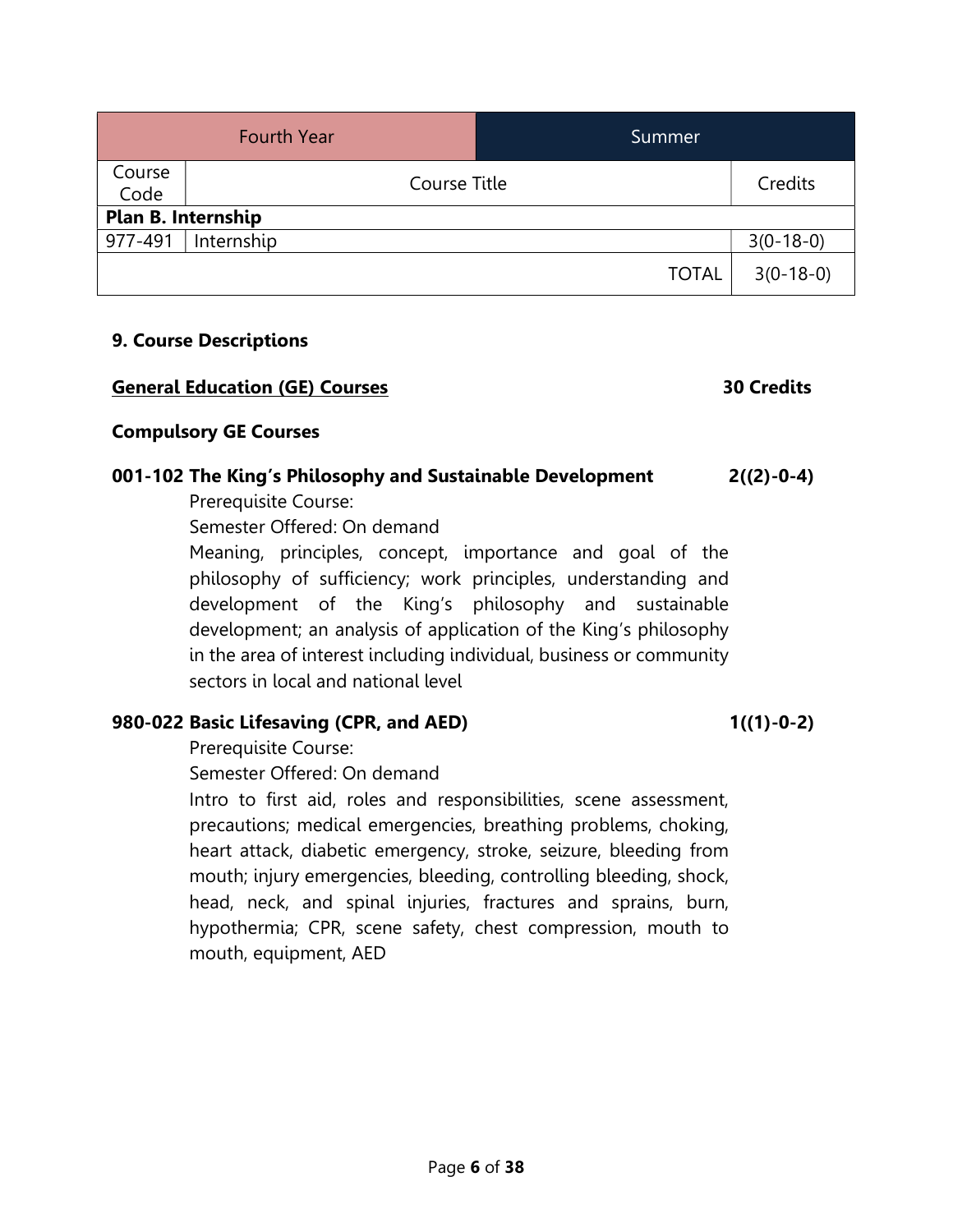#### 980-023 PSU Volunteer 1((1)-0-2)

Prerequisite Course:

Semester Offered: On demand

Activities integrating body of knowledge, emphasizing on the philosophy of sufficiency economy and apply to its principles of job, principles of understanding, accessibility and development for the benefit of society and the benefit of mankind, cultivating morals, ethics and public mind; team working within and/or across disciplines under the supervision of advisors

## 950-101 New Consciousness 1((1)-0-2)

Prerequisite Course:

Semester Offered: On demand

Creation of new consciousness or mindfulness, self – awareness in the present moment, peaceful and neutral mind in daily life; application of mindfulness in learning and doing all activities, use of mindfulness to see thoughts and emotions, understanding the changes of emotions; understanding one's self and others with happiness and sharing

# 950-102 Happy and Peaceful Life 2((2)-0-4)

Prerequisite Course:

Semester Offered: On demand

Various multi cultures; happiness of life; understanding and acceptance of the difference and variousness; team work; live in peace; communication skills and creative solving the problems in multiple pattern society

# 117-114 Living a Peaceful Life 2((2)-0-4)

Prerequisite Course:

Semester Offered: On demand

Value of life and human being; self-understanding and empathy; positive thinking; understanding of different cultures, opinions, beliefs and values; moral life; communication skills and multicultural competence; principle of conflict management and non-violence, application of these concepts and skills for happy life and peace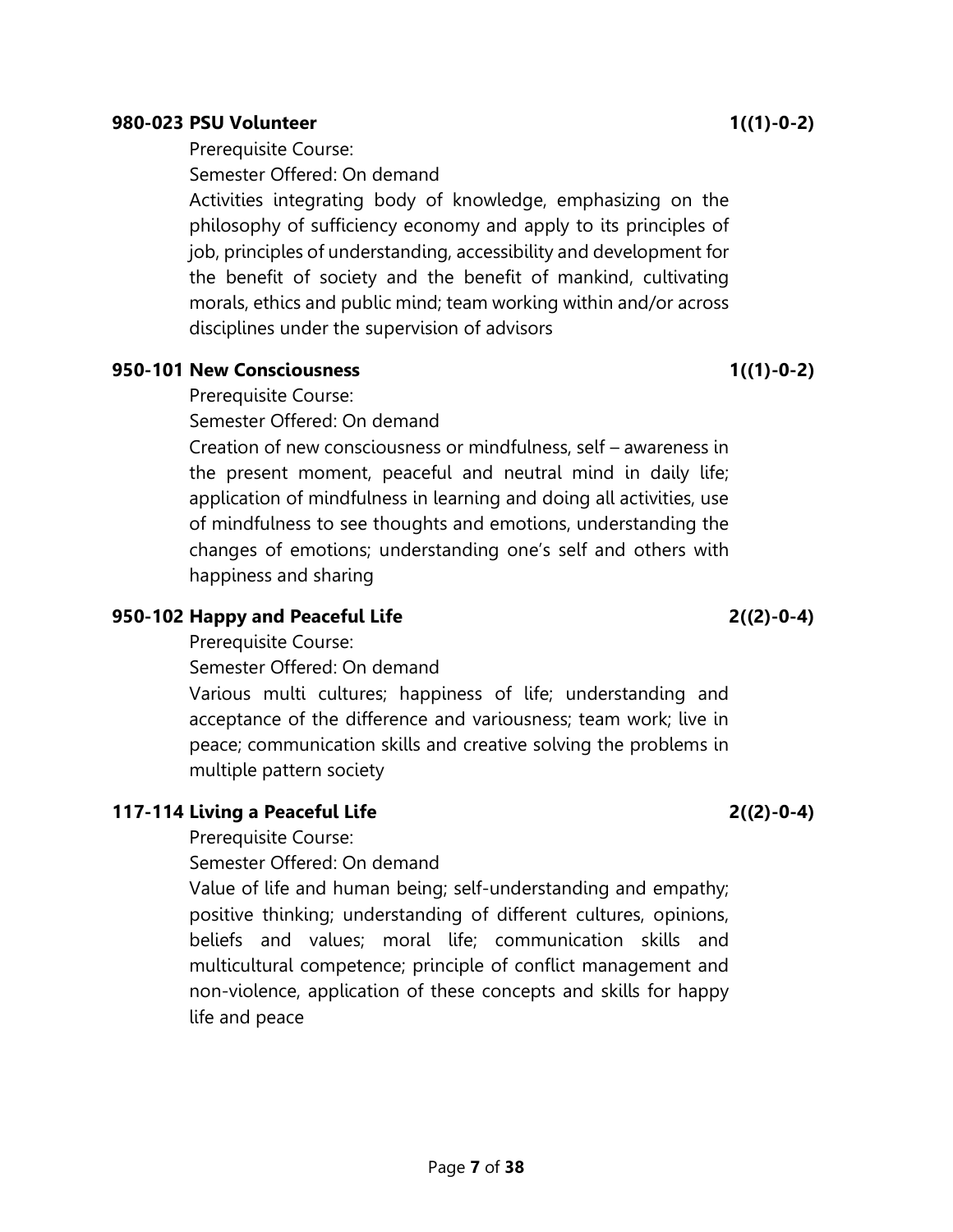#### 988-031 Global Citizenship 2((2)-0-4)

Prerequisite Course:

Semester Offered: On demand

The roles and responsibilities as members of society; respect for rights of others; lawfulness; adaptation to a multicultural society, both locally and internationally

#### 001-103 Idea to Entrepreneurship 1((1)-0-2)

Prerequisite Course:

Semester Offered: On demand

Introduction to new entrepreneur creation; entrepreneurship appraisal; business opportunity analysis; project feasibility study; SWOT analysis; market survey and research; marketing strategy for new business; business marketing; marketing planning; production management; accounting financial analysis; financial planning; business; investment funding sources; business networking; public sectors services and facilities; business ethics

## 988-041 Earth System and Environment 2((2)-0-4)

Prerequisite Course:

Semester Offered: On demand

Geology of the earth and origin; Geological disaster and human risk; Climate changes and human impacts; Human with natural disasters; Ecosystem and Environment; Environmental cycle with human existence; Environmental pollution and problem from human; Environmental problem in daily and processes solve problem

# 969-041 Choose Wisely Live Well 2((2)-0-4)

Prerequisite Course:

Semester Offered: On demand

Link and integration of product and service consumption from business providers and daily activities; relevance of business activities and daily life; the exploitation of business services to facilitate daily life; the development of business mindset to help organizing daily activities; the implications of business in daily life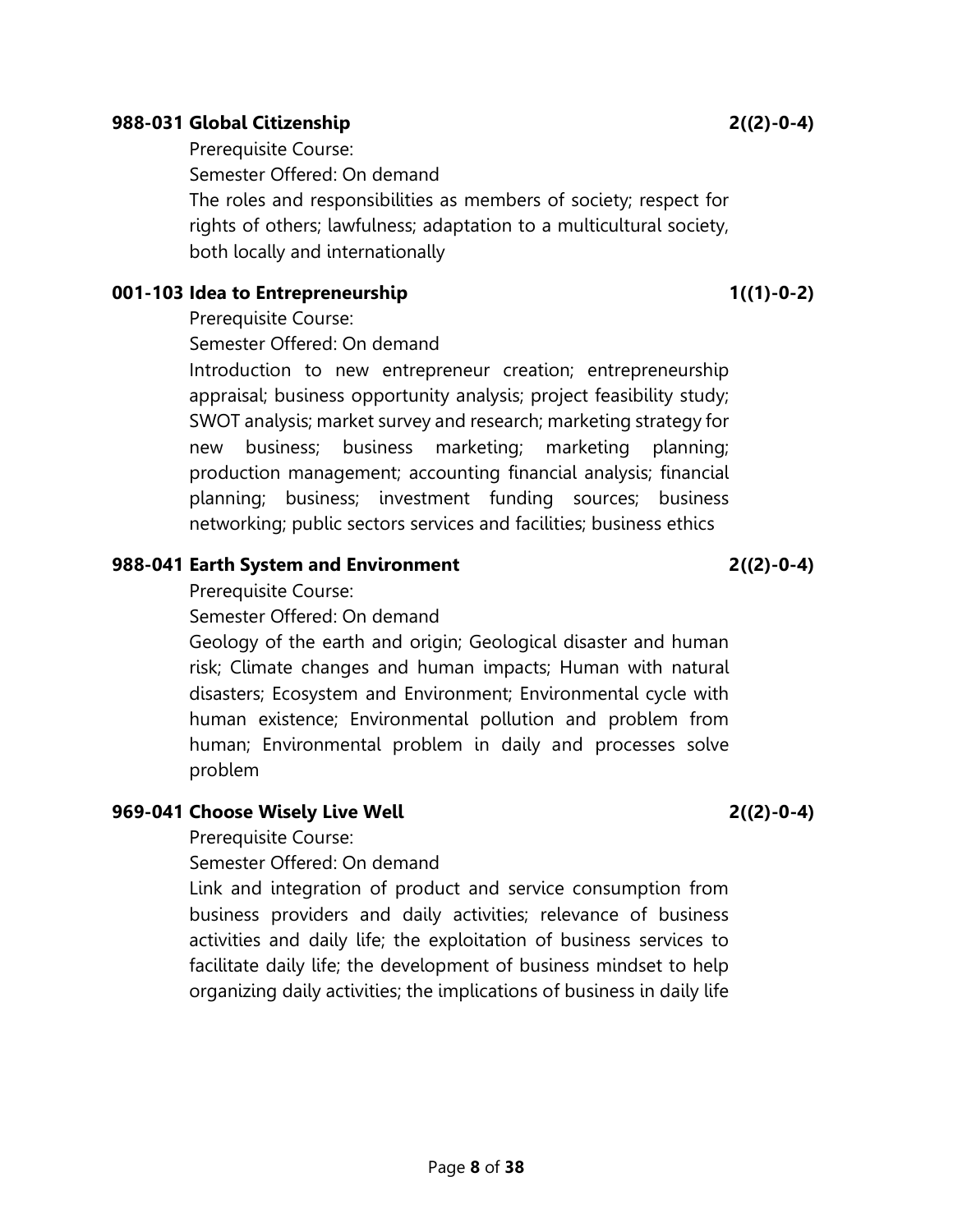Page 9 of 38

#### 969-042 Digital Economy 2((2)-0-4)

Prerequisite Course:

Semester Offered: On demand

Basic Computer Skills, Speed Reading, Time Management, Effective Study Skills, Financial Management Skills, Negotiation Skills, Stress Management, writing a Resume, Searching the Web

#### 969-051 Change your thoughts, Change your life 2((2)-0-4)

Prerequisite Course:

Semester Offered: On demand

Importance of systematic thinking Systematic thinking framework Thinking process development System thinking techniques Task priority management Task scheduling and management Tools for systematic thinking Application of systematic thinking in real-life

#### 969-052 CrOM Thinking: Creative and Open Minded Thinking 2((2)-0-4)

Prerequisite Course:

Semester Offered: On demand

Thinking under principles of reasons and logic Thinking under multidisciplinary of creativity Inspiration and motivation for creative thinking Mechanics and process for creative thinking in differences and your style Creative adaptation and problem solving in daily life Creative for changing and improvement yourself

### 969-061 Systematic Solving 2((2)-0-4)

Prerequisite Course:

Semester Offered: On demand

Lifelong Learning Skills, pursuit of knowledge and management, Positive thinking, problem solving and decision making skills in a systematic way, critical thinking, emotional Intelligence

#### 969-062 Growth Mindset 2((2)-0-4)

Prerequisite Course:

Semester Offered: On demand

Exploring logically necessary truth and deductive validity; involving the practical study of logical reasoning; lesson and discussion on making critical arguments based on reasons and evidences; debates and workshops for argumentations; implications of being overcritical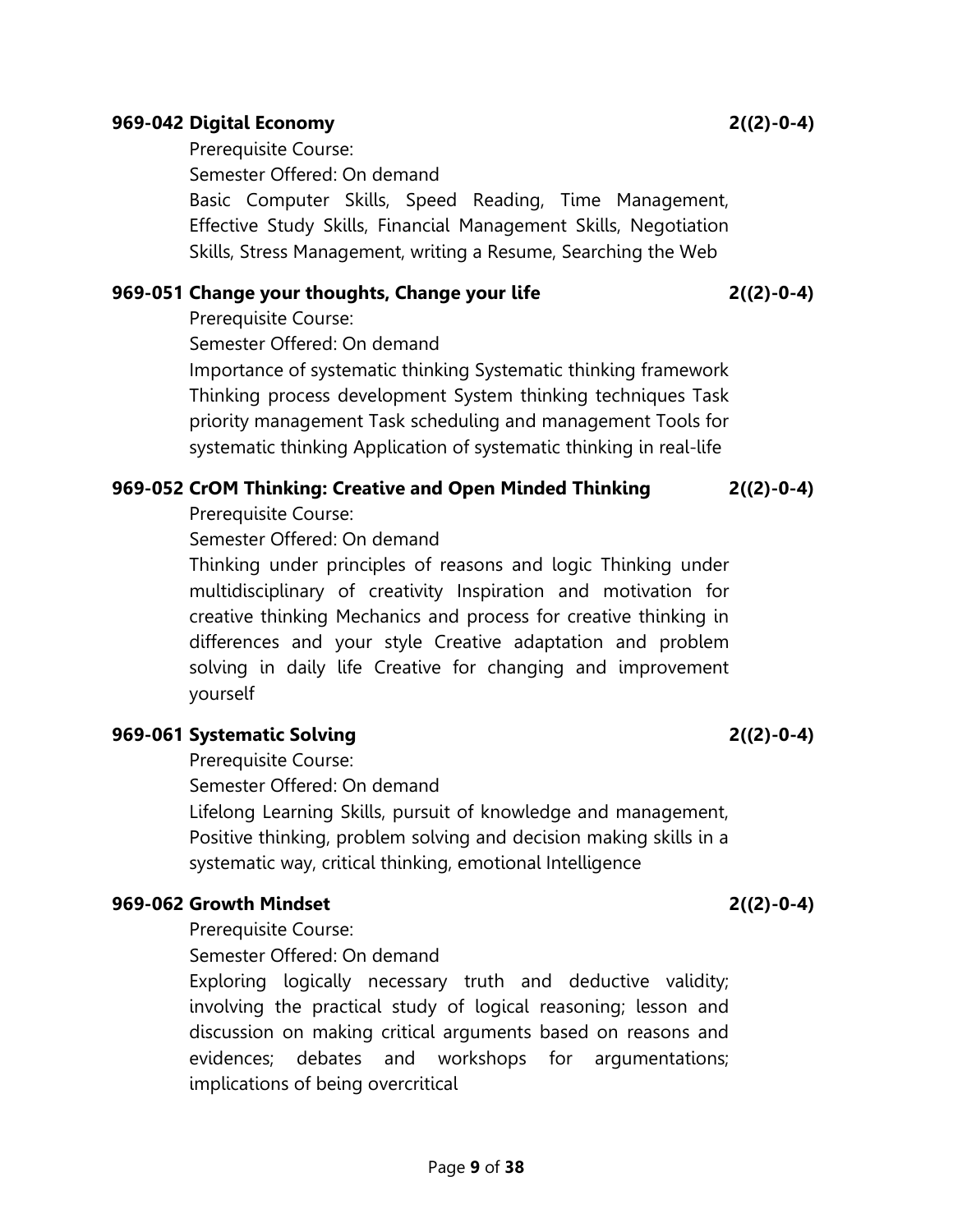### 805-061 Logical Thinking 2((2)-0-4)

## Prerequisite Course:

Semester Offered: On demand

Exploring logically necessary truth and deductive validity; methods of analyzing and evaluating arguments of all types using both formal and informal techniques; identifying fallacies and introducing elementary symbolic logic; involving the practical study of logical reasoning; assessing the logical coherence of what we read and write using critical thinking, deductive reasoning and decision-making theory

### 988-061 Thinking in Number 2((2)-0-4)

Prerequisite Course:

Semester Offered: On demand

History of mathematics and mathematicians, relationship between numbers and natural phenomena; the application of mathematicians to other fields such as lottery, stock

# 805-062 Mathematics in Daily Life  $2((2)-0-4)$

Prerequisite Course:

Semester Offered: On demand

Percentage, ratio, basic statistics and their applications for everyday life. Financial mathematics such as profit, loss, commission, tax, interest, etc.

# 805-071 English for Fundamental Listening and Speaking 2((2)-0-4)

Prerequisite Course:

Semester Offered: On demand

Reinforcement of listening and speaking skills; development of effective communication in both daily life and academic settings; an interdisciplinary approach to (self-)studying and language development; the application of knowledge for enhanced learning in academic contexts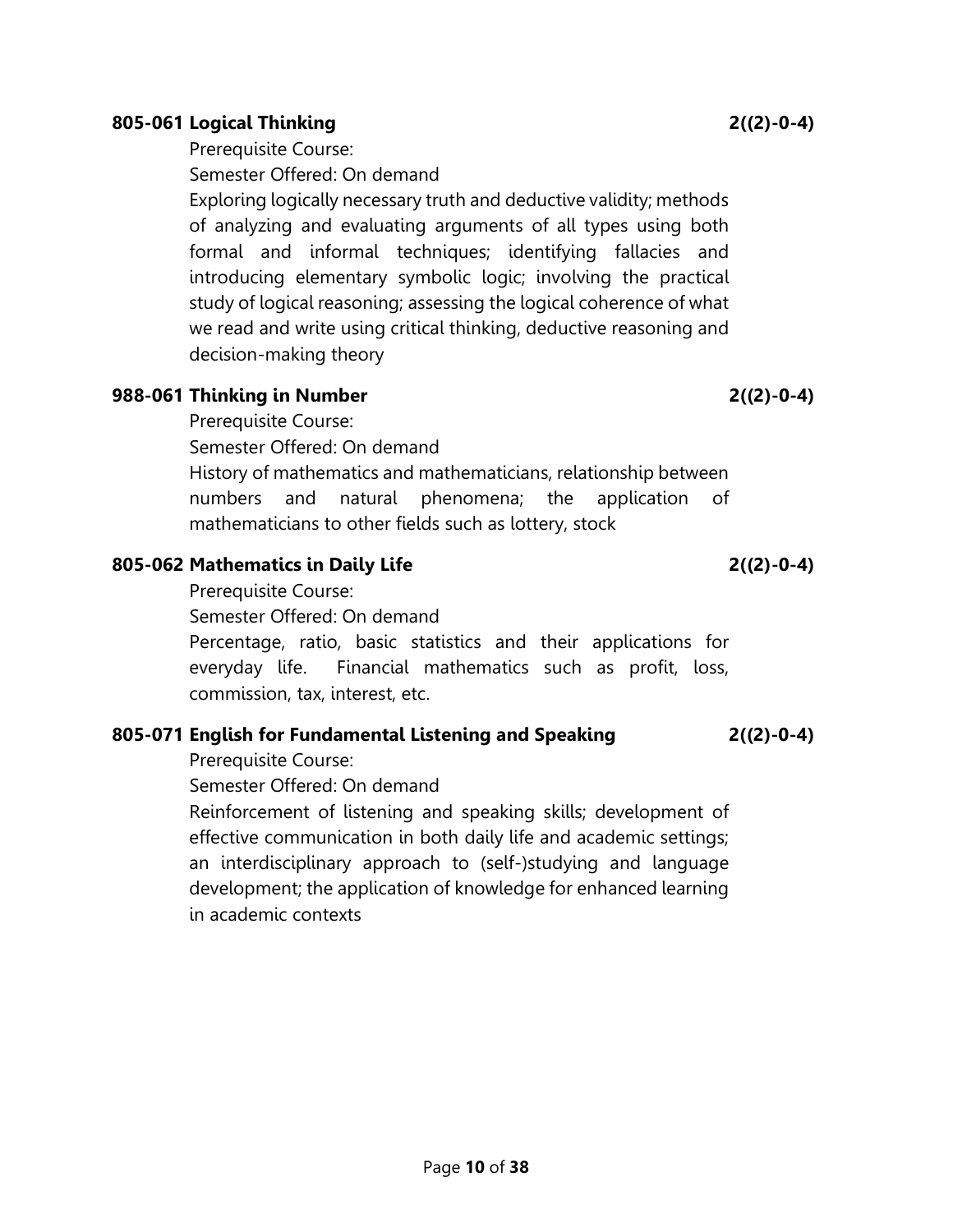|                 | Semester Offered: On demand                                                                                                                                                                                                                                                                                                                        |              |
|-----------------|----------------------------------------------------------------------------------------------------------------------------------------------------------------------------------------------------------------------------------------------------------------------------------------------------------------------------------------------------|--------------|
|                 | Reinforcement of reading and writing skills; development of<br>understanding authentic, and basic academic texts; reading<br>literature; an interdisciplinary approach to (self-)studying and<br>language development; the application of knowledge<br>for<br>enhanced learning in academic contexts; writing skills targeted at<br>sentence level |              |
|                 | 810-091 Thai Arts                                                                                                                                                                                                                                                                                                                                  | $1((1)-0-2)$ |
|                 | Prerequisite Course:                                                                                                                                                                                                                                                                                                                               |              |
|                 | Semester Offered: On demand                                                                                                                                                                                                                                                                                                                        |              |
|                 | Meaning, scope and classifications of Thai arts; studies of Thai                                                                                                                                                                                                                                                                                   |              |
|                 | arts, visual arts, sculptures, architecture, Thai handicrafts, Thai                                                                                                                                                                                                                                                                                |              |
|                 | literature, Thai classical music and performing arts                                                                                                                                                                                                                                                                                               |              |
|                 | 810-092 Thai Culture                                                                                                                                                                                                                                                                                                                               | $1((1)-0-2)$ |
|                 | Prerequisite Course:                                                                                                                                                                                                                                                                                                                               |              |
|                 | Semester Offered: On demand                                                                                                                                                                                                                                                                                                                        |              |
|                 | Meaning, scope of Thai culture; studies of Thai culture, Thai                                                                                                                                                                                                                                                                                      |              |
|                 | festivals and traditional events, Thai cuisine and desserts                                                                                                                                                                                                                                                                                        |              |
|                 | 969-091 Keyboard for Fun                                                                                                                                                                                                                                                                                                                           | $1((1)-0-2)$ |
|                 | Prerequisite Course:                                                                                                                                                                                                                                                                                                                               |              |
|                 | Semester Offered: On demand                                                                                                                                                                                                                                                                                                                        |              |
|                 | Type of keyboards; touch-typing skills; touch-typing techniques;                                                                                                                                                                                                                                                                                   |              |
|                 | touch-typing practice; speed typing contest                                                                                                                                                                                                                                                                                                        |              |
| 969-092 E-Sport |                                                                                                                                                                                                                                                                                                                                                    | $1((1)-0-2)$ |
|                 | Prerequisite Course:                                                                                                                                                                                                                                                                                                                               |              |
|                 | Semester Offered: On demand                                                                                                                                                                                                                                                                                                                        |              |
|                 | Evolution of computer game and the development of e-sport;                                                                                                                                                                                                                                                                                         |              |
|                 | current situations and trends in game industry; discussion on                                                                                                                                                                                                                                                                                      |              |
|                 | elements relevant in e-sport; discussion and debate on global e-                                                                                                                                                                                                                                                                                   |              |
|                 | sport tournaments; organizing e-sport competitions; implications                                                                                                                                                                                                                                                                                   |              |
|                 | of playing game                                                                                                                                                                                                                                                                                                                                    |              |

Prerequisite Course:

805-072 English for Fundamental Reading and Writing 2((2)-0-4)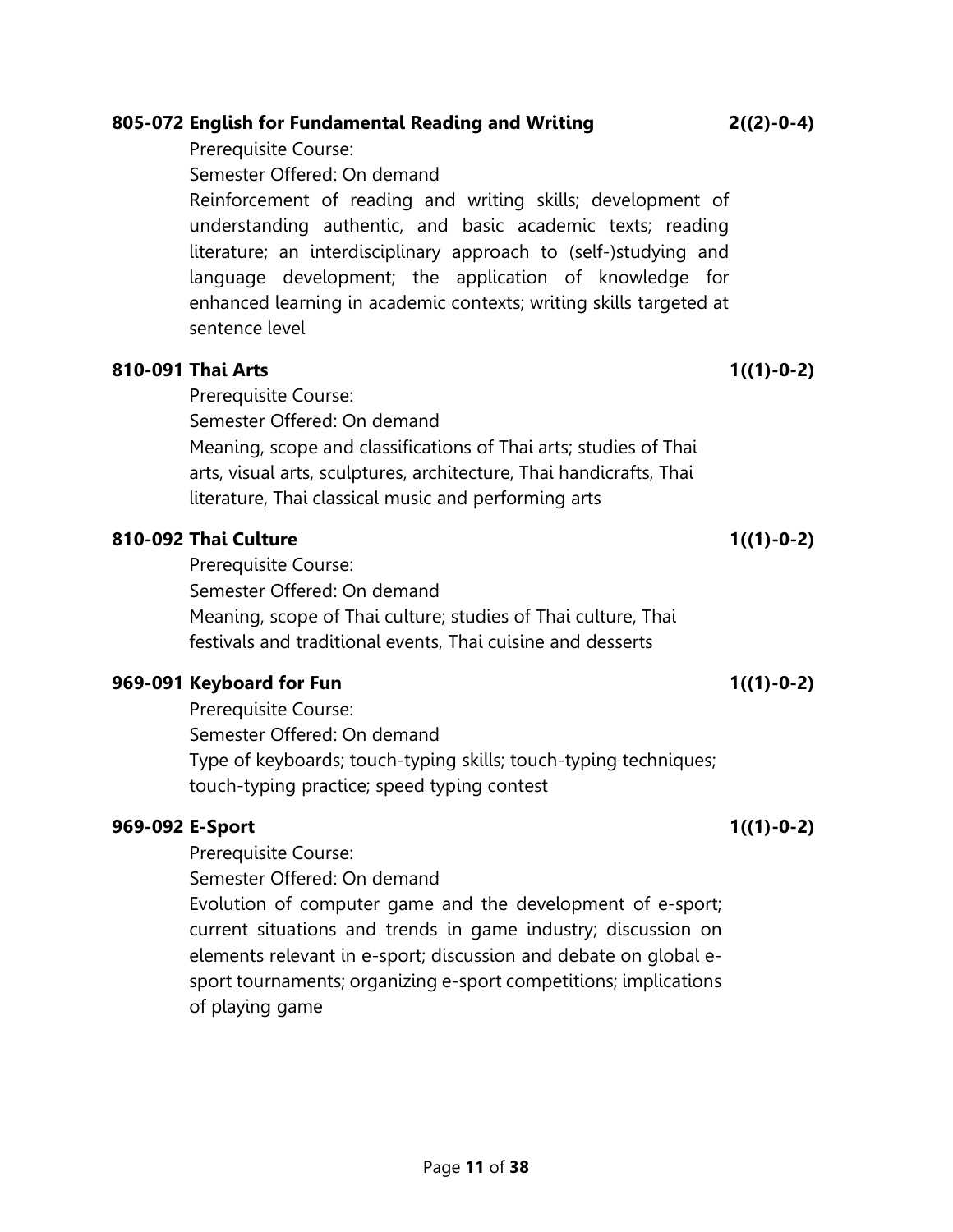#### 805-091 Music Appreciation 1((1)-0-2)

Prerequisite Course:

Semester Offered: On demand

Gaining knowledge of Thai, international, and folk music through various perspectives including history, politic, society, language, belief, regions, environment, and culture

### 988-091 Camping 1((1)-0-2)

Prerequisite Course:

Semester Offered: On demand

Organizing components, planning, site survey, equipment and budgeting of camping; recreational activities and camping; types of camping i.e. urban, beach, conservation forest, and special purpose camping; environmental conservation and camping

## 980-081 Badminton 1((1)-0-2)

Prerequisite Course: Semester Offered: On demand Historical background, evolution of rules, regulations and safety, practicing badminton to develop personal health

### 980-082 Brazilian Jujitsu 1((1)-0-2)

Prerequisite Course: Semester Offered: On demand Basic Brazilian athletics knowledge and skills; learning body control for Strength of mind and body; using martial arts to protect yourself

# 980-083 Muay Thai Boxing 1((1)-0-2)

Prerequisite Course: Semester Offered: On demand Basic boxing knowledge and skills; rules, regulations and safety, practicing Thai Chaiya Boxing to develop personal health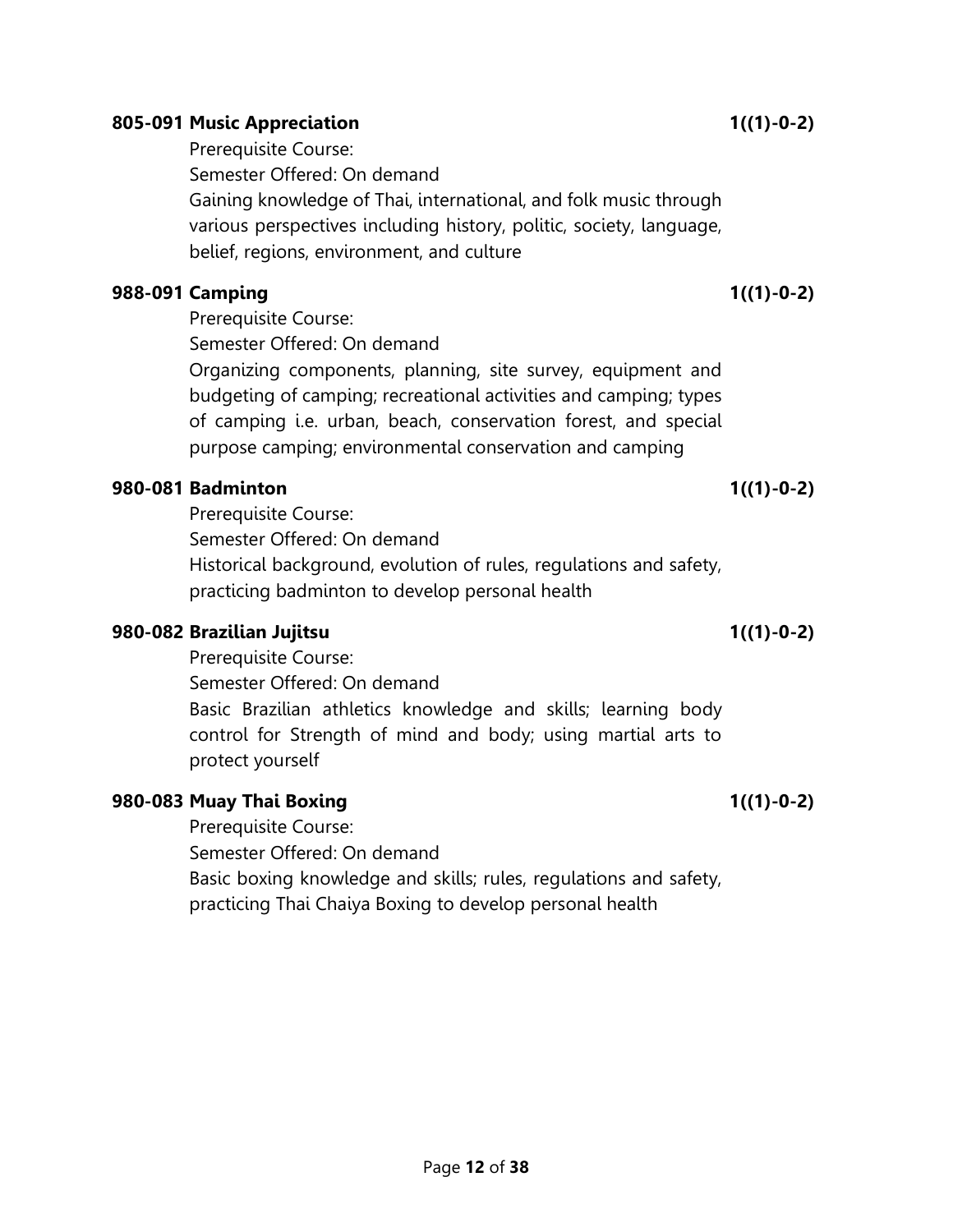|                        | 980-084 Volleyball<br>Prerequisite Course:<br>Semester Offered: On demand<br>Basic knowledge, rules; volleyball skill practice                                                                                      | $1((1)-0-2)$ |
|------------------------|---------------------------------------------------------------------------------------------------------------------------------------------------------------------------------------------------------------------|--------------|
|                        | 980-085 Basketball<br>Prerequisite Course:<br>Semester Offered: On demand<br>Basic knowledge, rules; basketball skill practice                                                                                      | $1((1)-0-2)$ |
| <b>980-086 Tennis</b>  | Prerequisite Course:<br>Semester Offered: On demand<br>Basic knowledge, rules; tennis skill practice                                                                                                                | $1((1)-0-2)$ |
|                        | 980-091 Swimming<br>Prerequisite Course:<br>Semester Offered: On demand<br>Basic knowledge, rules, swimming skill practice                                                                                          | $1((1)-0-2)$ |
| <b>980-092 Aerobic</b> | Prerequisite Course:<br>Semester Offered: On demand<br>Knowledge about aerobics, movement with music skill, and<br>practice                                                                                         | $1((1)-0-2)$ |
| 980-093 Yoga           | Prerequisite Course:<br>Semester Offered: On demand<br>Basic knowledge, evolution of rules, regulations and safety,<br>practicing yoga to develop personal health                                                   | $1((1)-0-2)$ |
|                        | 980-094 Mixed Martial Arts<br>Prerequisite Course:<br>Semester Offered: On demand<br>Historical background, evolution of rules, regulations and safety,<br>practicing Mixed Martial Arts to develop personal health | $1((1)-0-2)$ |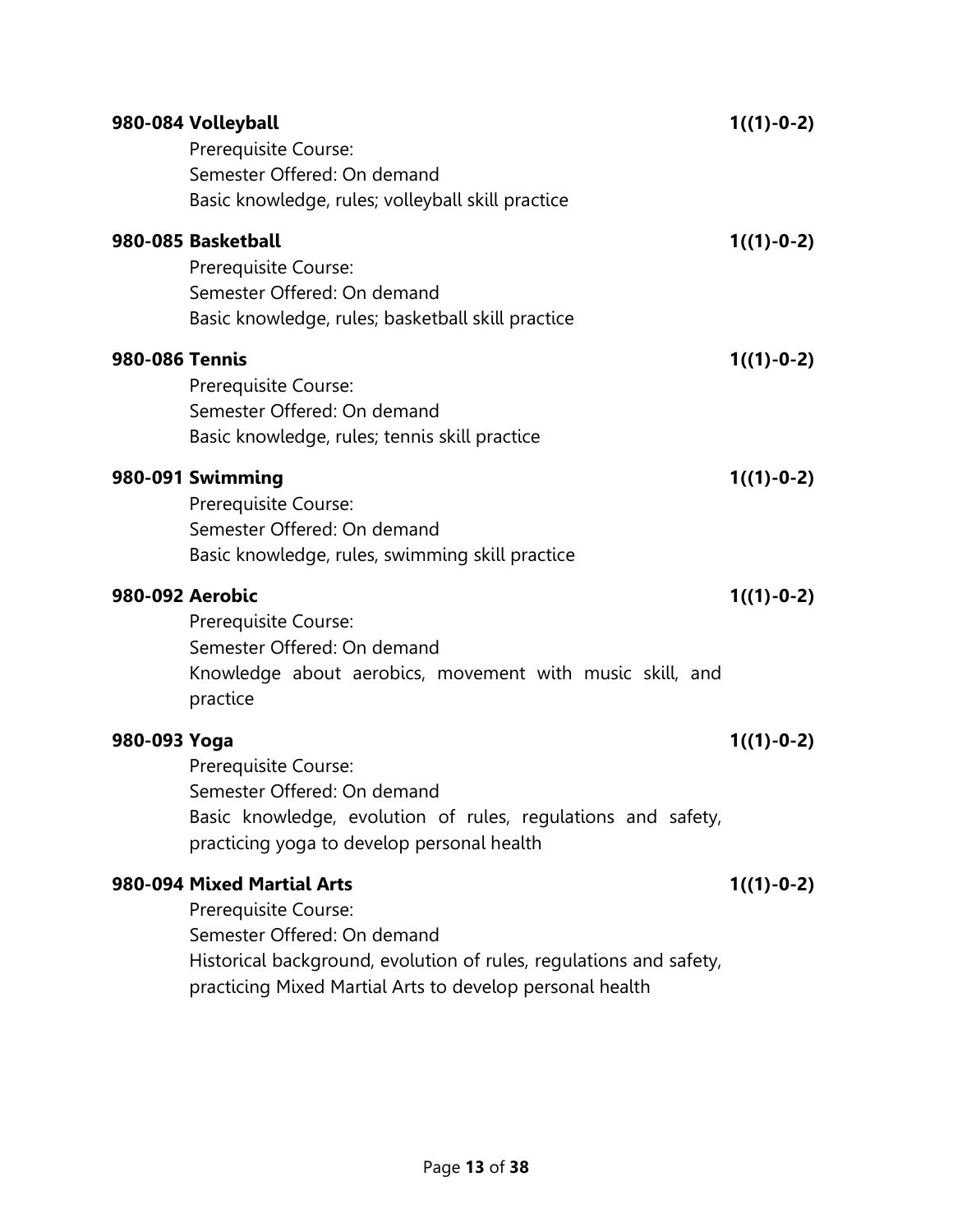#### 980-095 Tai Chi 1((1)-0-2)

Prerequisite Course: Semester Offered: On demand Basic knowledge, evolution of rules, regulations and safety, practicing Tai Chi to develop personal health

#### 980-096 Scuba Diving 1((1)-0-2)

Prerequisite Course: Semester Offered: On demand Principles, equipment and methods for diving; science for diving; planning, recording and problem solving in diving; sample and data collecting techniques; diving practice in both swimming pool and sea

### 980-097 Social Dance 1((1)-0-2)

Prerequisite Course: Semester Offered: On demand Basic social dance skills and etiquette; social dance music; emphasis on practice

#### Elective GE Courses

#### 980-001 Disaster Preparedness 2((2)-0-4)

Prerequisite Course:

Semester Offered: On demand

Various types of disasters, causes of disasters, anthropogenic effects on disasters' severity; the importance of disaster risk reduction, disaster risk reduction cycle, community's roles in disaster risk reduction cycle; disaster prevention and mitigation, disaster response, disaster recovery; preparedness, different levels of preparedness, individual level, family level, community level, national level, international level

# 810-001 Guiding Statistics 2((2)-0-4)

Prerequisite Course:

Semester Offered: On demand

Fundamental statistical methodologies for problem solving and decision making in real-life application; data gathering, graphically organized data; probability and estimation methods for decision making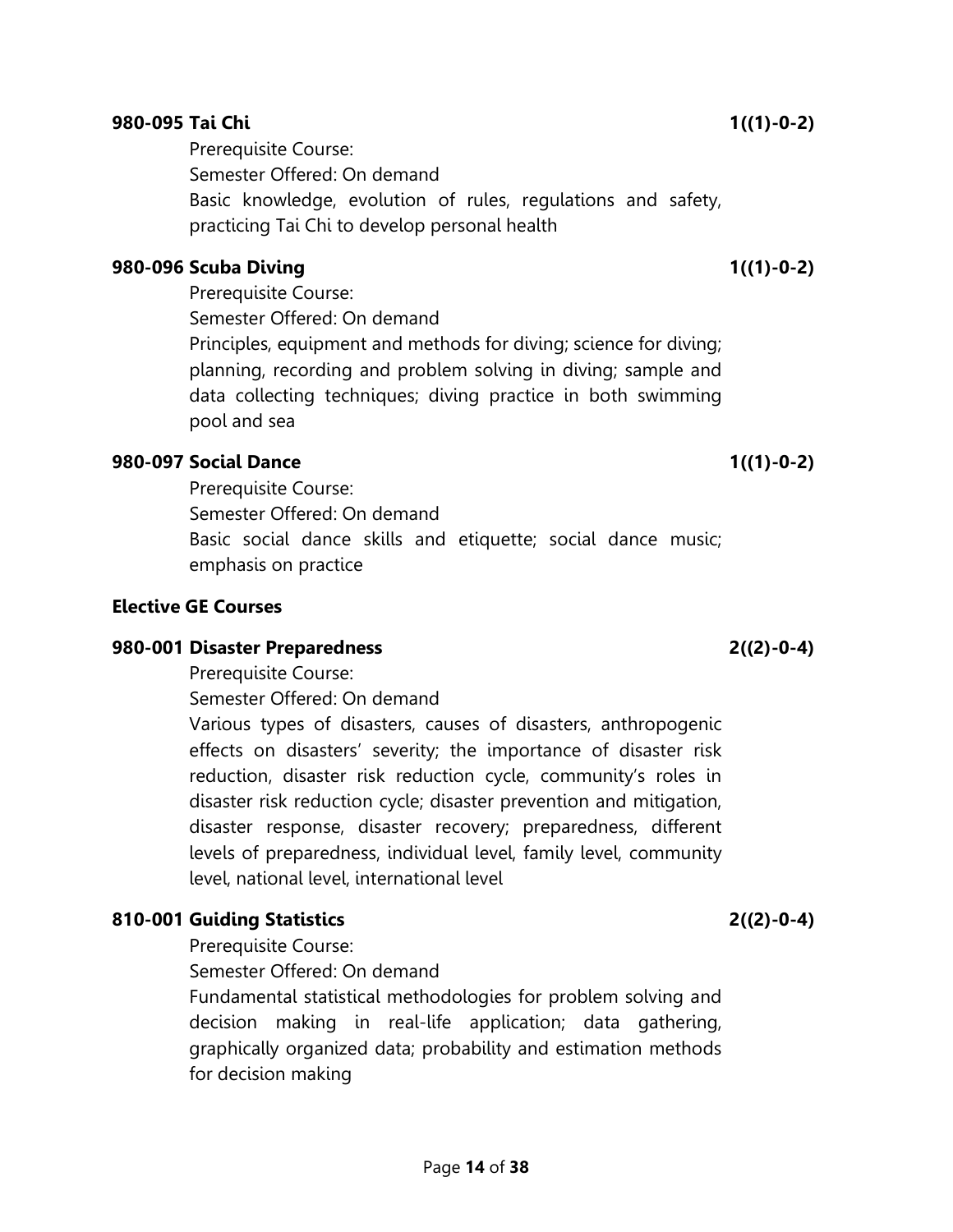#### human behavior regarding reinforcement, learning, perception, motivation, intelligence and ability to adapt to changing

Prerequisite Course:

circumstances

# 810-003 Thai History and Society 2((2)-0-4)

Prerequisite Course:

Semester Offered: On demand

Classifications of Thai era; evolution in terms of politics, government; foreign affairs, economy and society; characteristic and structure of Thai society, social, economic and political foundations of Thai society; important religions in Thailand; current situations in Thai society; factors affecting changes in Thai society

The examination of human social systems and behavior with an emphasis on cultures, societies, social orders, basic human needs,

# 810-004 Young Investor 2((2)-0-4)

Prerequisite Course:

Semester Offered: On demand

Money and happiness; income and saving planning; impacts on financial planning to desired lifestyle; personal wealth planning; types of financial investment and potential risks; expense management for family and social responsibilities

# 988-001 Wisdom of Living 2((2)-0-4)

Prerequisite Course:

Semester Offered: On demand

Thinking, life administration and management in accordance with changes in Thai and global society; mingling the Thai ways of life with multi-cultural ways of living, public mind and environmental conservation, living happily based on morality, ethics and sufficiency economy

Semester Offered: On demand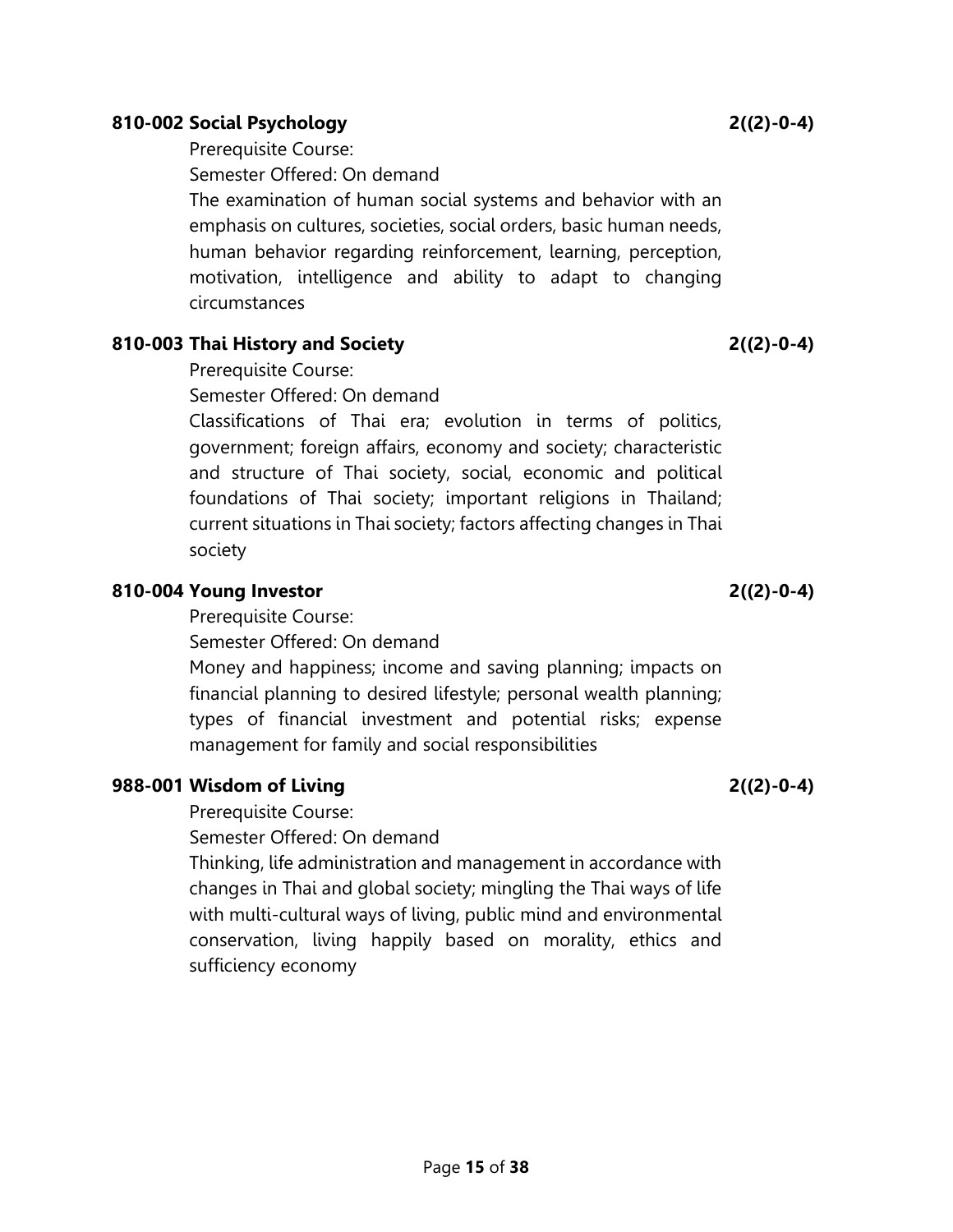### 988-002 Contemporary Scientific Innovation 2((2)-0-4)

Prerequisite Course: Semester Offered: On demand Scientific basis of discovery, invention and innovation, emphasizing on knowledge integration, case study analysis, creative thinking, problem solving and intellectual property awareness

# 988-003 Science and the Sea 2((2)-0-4)

Prerequisite Course:

Semester Offered: On demand

Oceanography; Marine Science; Marine and Coastal Resources; Wave of the Ocean; Sea Surface Temperature; Climate Change; Sea level Rising; Ocean Circulation; Ocean Acidification

# 988-004 Nutritional and Toxicology 2((2)-0-4)

Prerequisite Course:

Semester Offered: On demand

A foundation of nutritional knowledge to develop a sustainable pattern of healthy eating; overview of digestion, function, and metabolism pathways of nutrients; the principles of toxicology and their applications in evaluating the safety of foods; evaluation of human exposure to chemicals, and qualitative and quantitative health risk assessment

# 805-073 English for Intermediate Listening and Speaking 2((2)-0-4)

Prerequisite Course:

Semester Offered: On demand

Reinforcement of intermediate listening and speaking skills; intermediate-level development of effective communication in both daily life and academic settings; an interdisciplinary approach to (self-) studying and language development; the application of knowledge for enhanced learning in academic contexts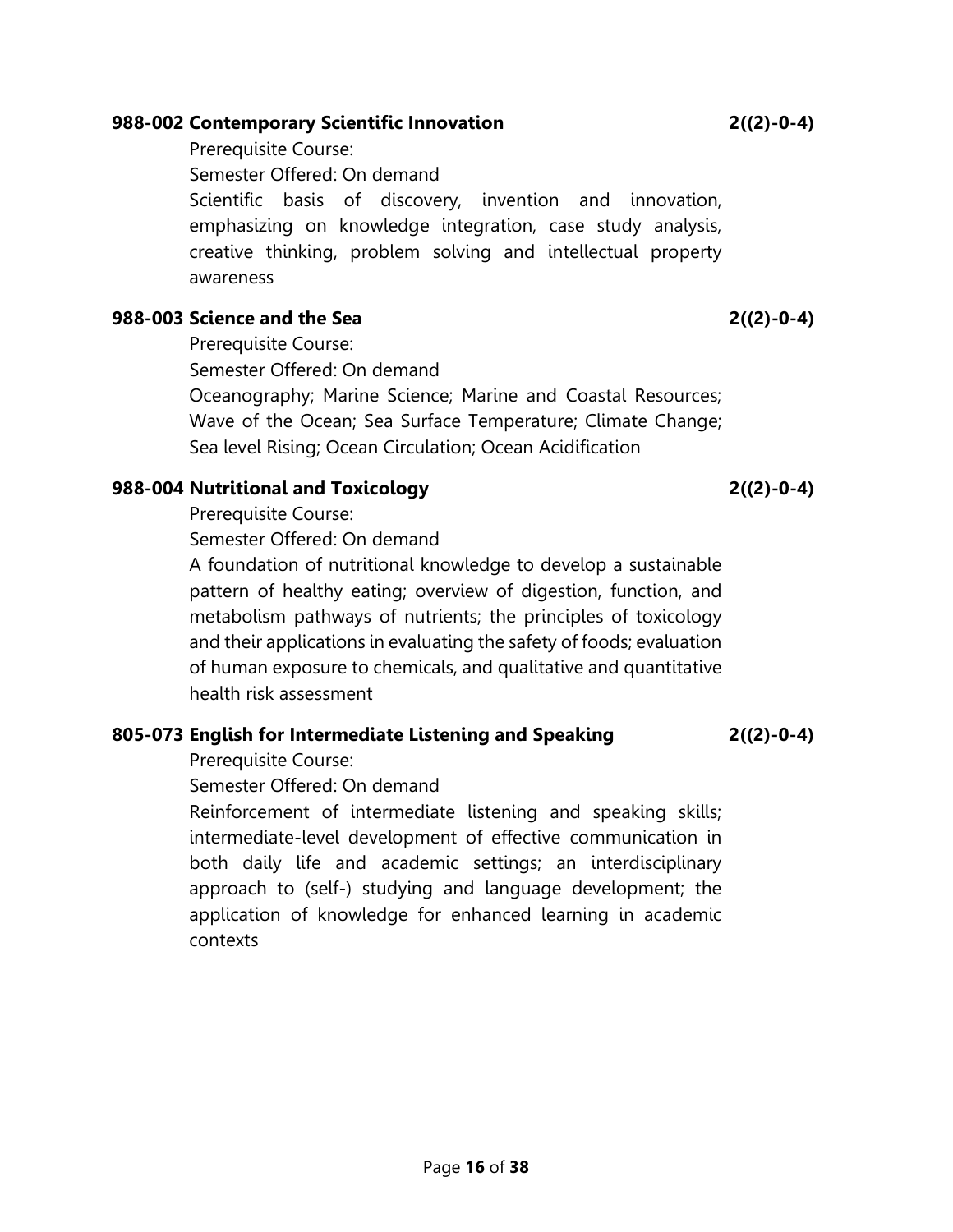### 805-074 English for Intermediate Reading and Writing 2((2)-0-4)

Prerequisite Course:

Semester Offered: On demand

Consolidation of exchanging ideas and expressing oneself with regards to academic issues; further development of understanding authentic, and academic texts; reading literature; an interdisciplinary approach to (self-)studying and language development; the application of knowledge for enhanced learning in academic contexts; writing skills targeted at paragraph level; development of an autonomous process approach to writing

## 805-075 English for Advanced Listening and Speaking 2((2)-0-4)

Prerequisite Course:

Semester Offered: On demand

Reinforcement of advanced listening and speaking skills; academic-level development of effective communication in both daily life and advanced settings; an interdisciplinary approach to (self-)studying and language development; the application of knowledge for enhanced learning in academic contexts

### 805-076 English for Advanced Reading and Writing 2((2)-0-4)

Prerequisite Course:

Semester Offered: On demand

Consolidation of exchanging ideas and expressing oneself related to scholarly concepts; increased development of understanding authentic, and academic texts; reading literature; an interdisciplinary approach to (self-)studying and language development; the application of knowledge for enhanced learning in academic contexts; writing skills targeted at essay level; introduction to reading and writing research; further development of an autonomous process approach to writing

# 805-001 English for Pronunciation 2((2)-0-4)

Prerequisite Course:

Semester Offered: On demand

Enhancing speech with correct pronunciation; reading aloud and memorizing written speeches; emphasizing English vowels, intonation, stress, and consonant clusters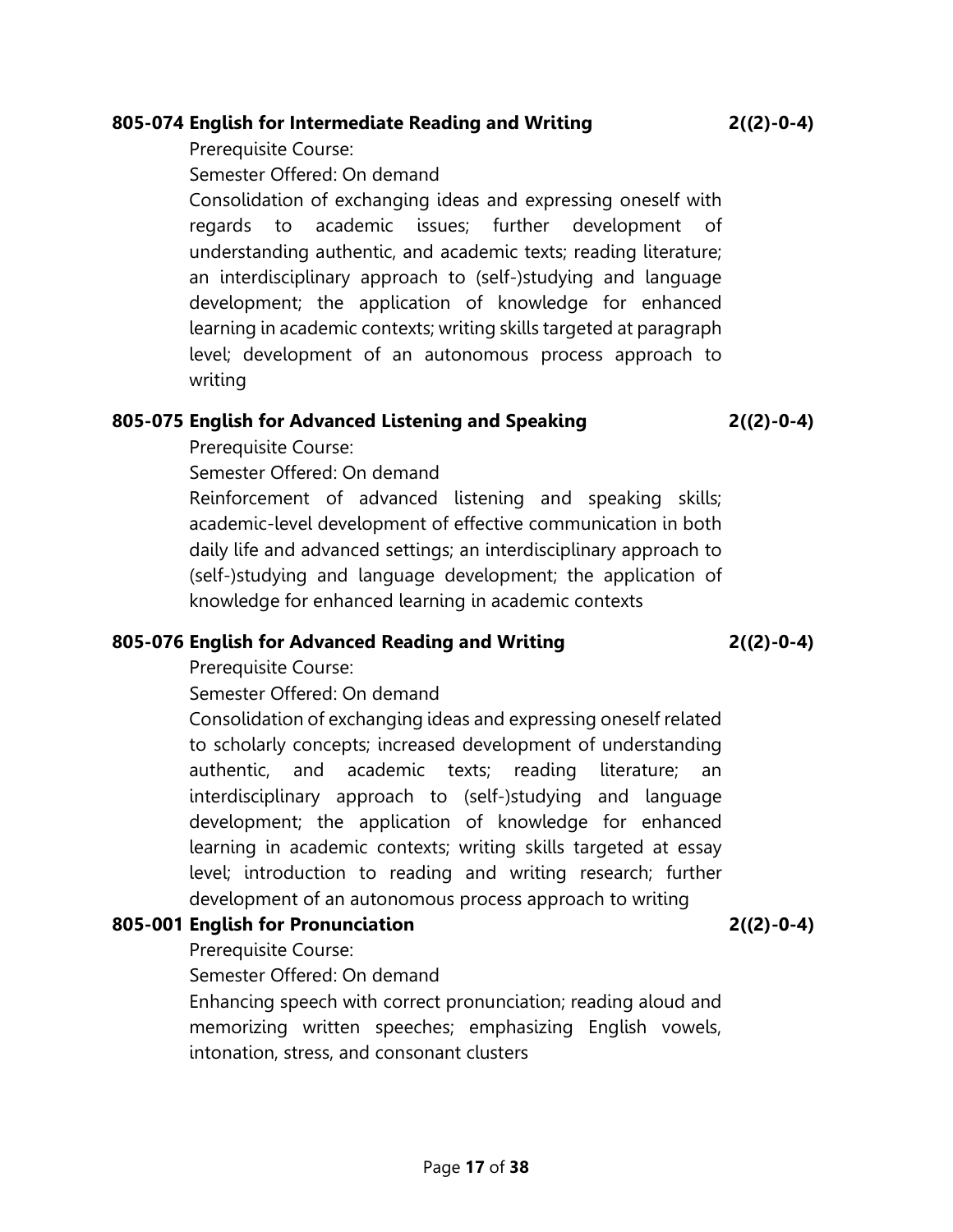#### 805-002 English for Creative Writing 2((2)-0-4)

Prerequisite Course:

Semester Offered: On demand

Evaluate the processes and techniques of creative writing, critique various writing styles and discuss how they are used in literature plus the development of written English and creative thinking through critical reading

## 805-003 English for International Studies 2((2)-0-4)

Prerequisite Course:

Semester Offered: On demand

Exploring the history of international relations with focus on the language and disciplines of international diplomacy, dialogue, and cooperation related to a world of increasing globalization and complexity

# 805-004 English for International Business 2((2)-0-4)

Prerequisite Course:

Semester Offered: On demand

Developing the foundation in business English; enhancing a variety of skills that can be applied in multiple scenarios through listening, reading, speaking, and writing on all aspects of conducting business in English

# 805-005 English for Presentation 1((1)-0-2)

Prerequisite Course: Semester Offered: On demand Theories and general characteristics of English for presentation; practice in academic and general presentations; learning how to make points and answer questions in presentations

# 805-006 English for Job Application 2((2)-0-4)

Prerequisite Course:

Semester Offered: On demand

Practicing English communicative skills relating to job applications, reading job openings from various sources, writing application letters and résumés, practicing job interviews, enlarging vocabulary, and expressions used in job application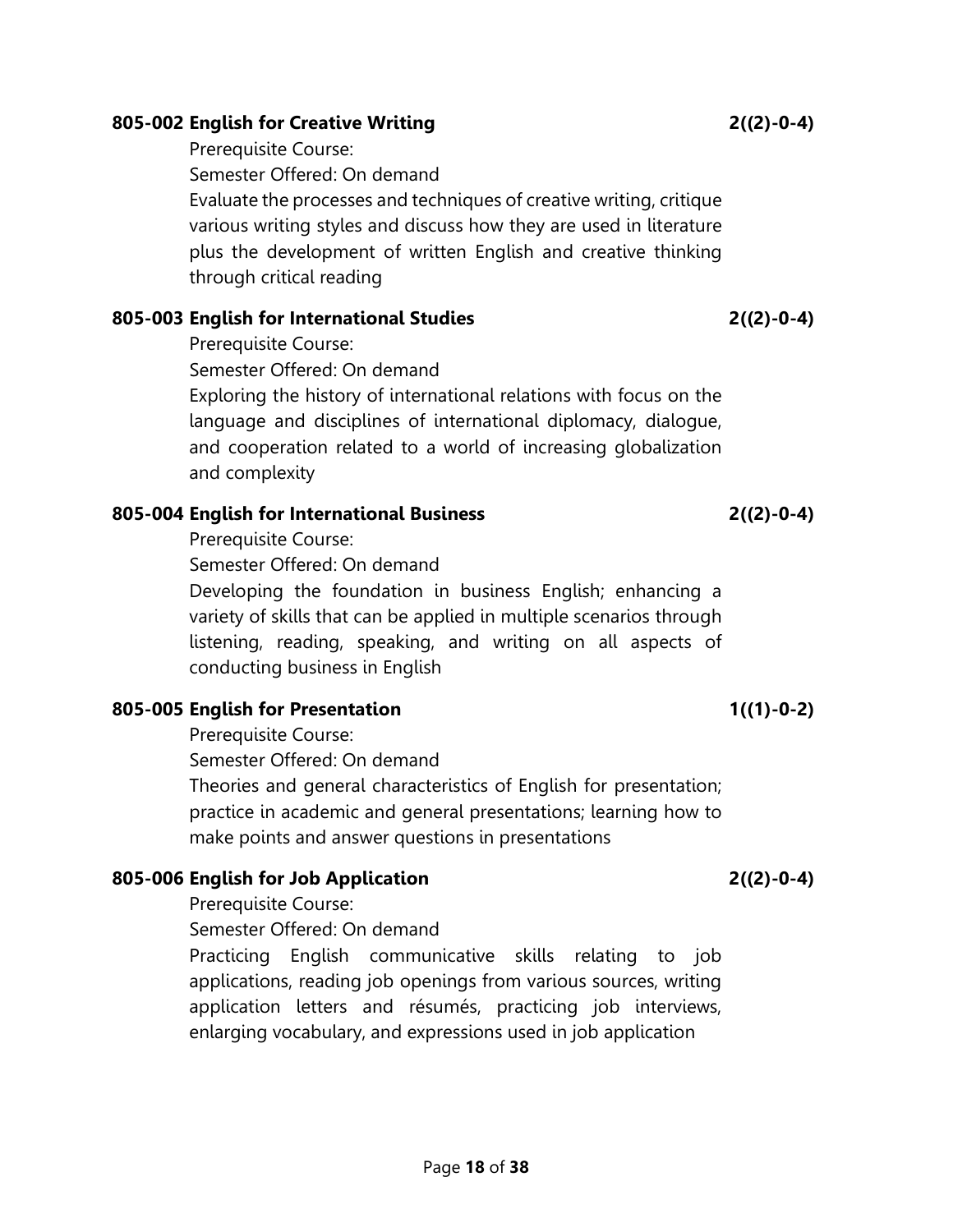### 805-007 English for Presentation and Discussion 2((2)-0-4)

Prerequisite Course: Semester Offered: On demand Theories and general characteristics of English for discussion and presentation; practice in academic and general discussion; learning how to make points and answer questions in discussions and presentations

### 805-008 Searching and Referencing 2((2)-0-4)

Prerequisite Course:

Semester Offered: On demand

Discovering and reading literature reviews, opinion papers, and research articles; composing a literature review to support a position; using scholarly writing techniques and citations following APA formatting and referencing

# 969-001 Lifelong Learning 2((2)-0-4)

Prerequisite Course:

Semester Offered: On demand

Basic theory in digital economy, Value creation model, Digital Business model, Market regulation, Digital economics in context, How digital economy influences societies and environment, City Development

### 988-005 Peaceful Life 2((2)-0-4)

Prerequisite Course:

Semester Offered: On demand

Principle and procedures of community participation in conflict problems; analysis of social, political, cultural and environmental factors in the communities that affect levels of community participation; appropriate technologies; good governances and environmental management; case studies

# 988-006 Sufficient Communities 2((2)-0-4)

Prerequisite Course:

Semester Offered: On demand

Concept and theory of sustainable development; case study of Royal Initiative Project; deployment in various areas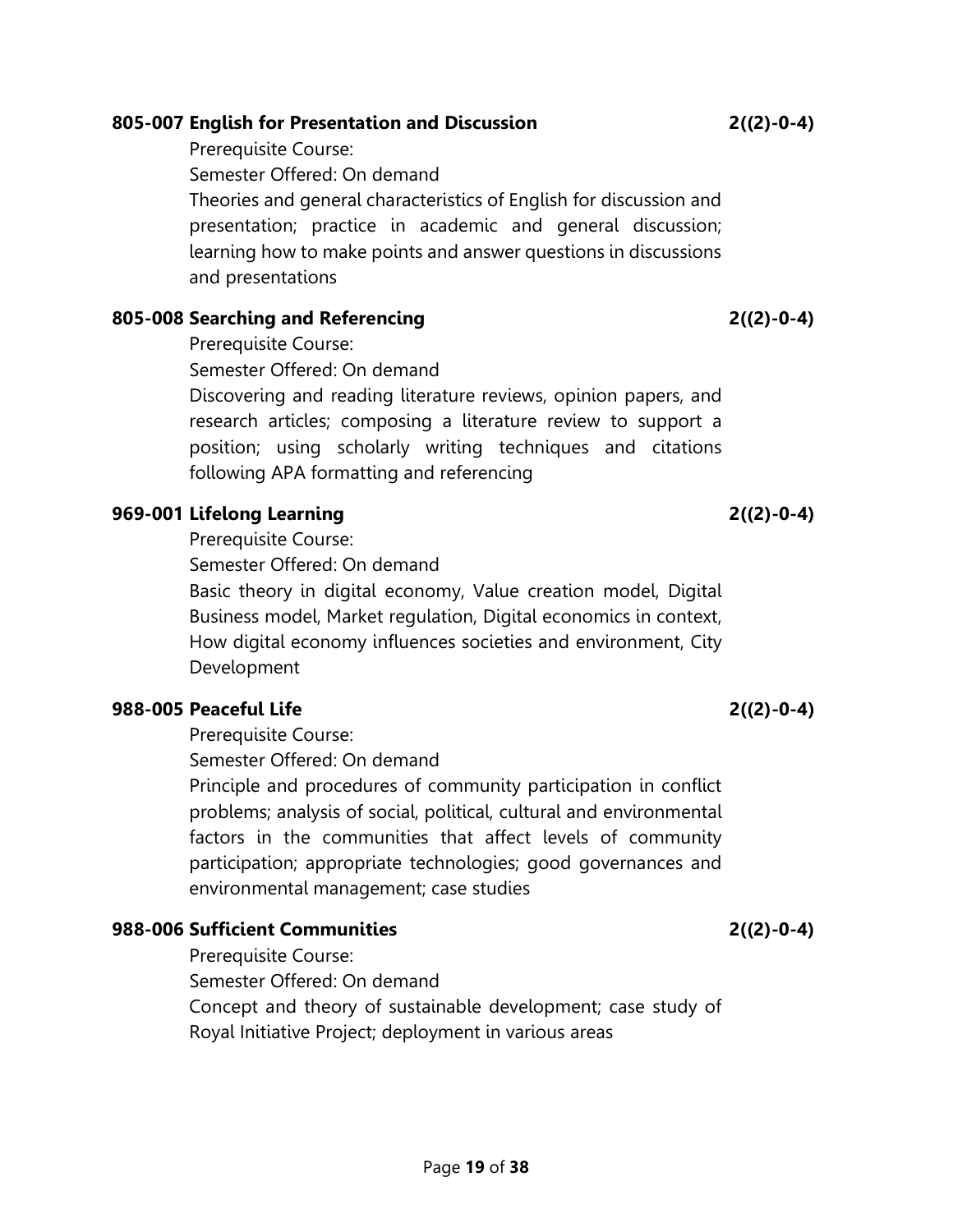#### **Specific Education Courses 6 Courses 6 Credits** 96 Credits

### Core Courses

#### 977-100 Introduction to Digital Engineering

Prerequisite Course:

Semester Offered: Semester 1 (1<sup>st</sup> Year)

Introduction to various fields of engineering; some related engineering professional organizations; engineering ethics; evolution of computer engineering; introduction to digital engineering; introduction to network and security engineering; introduction to intelligent objects; introduction to software engineering; systematic problem analysis and solving techniques; presentation techniques

## 977-101 Computer Ethics and Laws

Prerequisite Course:

Semester Offered: Semester 1 (1<sup>st</sup> Year)

Important of ethical, legal and social issues on computer; public policy; impact of computers towards works and societies; methods and tools of analysis; professional and ethical responsibilities; intellectual property; privacy and civil; computer crime; case studies; problem analysis and solutions

### 977-102 Business Process Design and Innovation

Prerequisite Course:

Semester Offered: Semester 1 (1<sup>st</sup> Year)

Business development processes such as production processes, logistics, sales, accounting and finance; concepts and principles of process innovation, vision on process, process design, process integration, application of information system and communication in organization workflow and information management, measurement of process efficiency; organization process innovation and redesign; development of new business models, organization change management; case studies from government organizations and business units

1(1-0-2)

3(2-2-5)

1(1-0-2)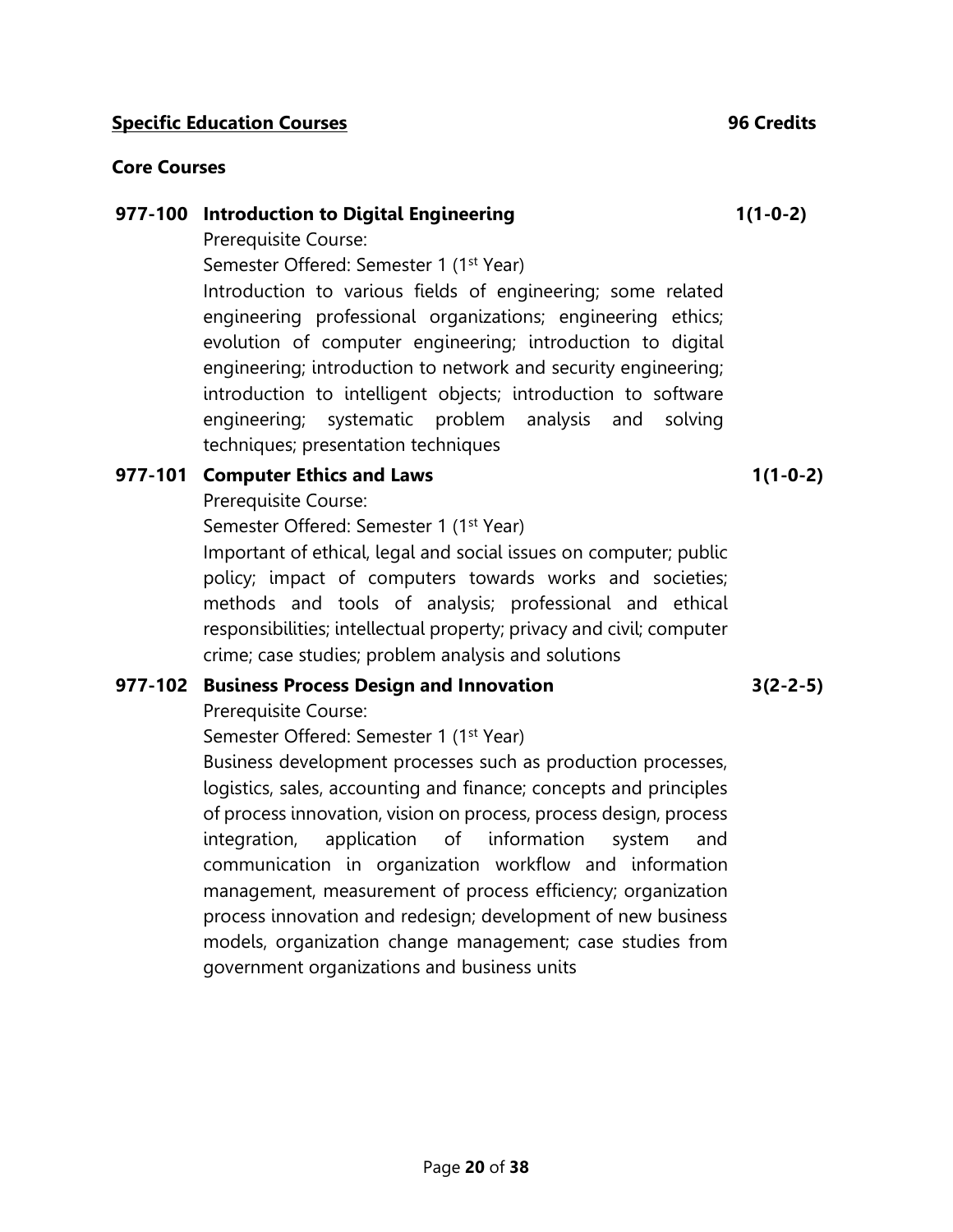#### mechanics; introduction to quantum mechanics; mechanical waves; sound waves; temperature and heat; optics; lights;

Prerequisite Course:

magnetic fields and induction;

## 977-104 Introduction to Computer Programming

Prerequisite Course:

Semester Offered: Semester 1 (1<sup>st</sup> Year)

Semester Offered: Semester 1 (1<sup>st</sup> Year)

Computer components; program analysis and design; data types; operators; condition; repetition; arrays; function and parameter passing process; structuring data; programming practice

Unit; physical quantities and vectors; forces and motions; work;

energy and momentum; gravitational interaction; fluid

## 977-105 Linear Algebra

Prerequisite Course:

Semester Offered: Semester 2 (1<sup>st</sup> Year)

Matrices and linear systems; determinants; solution to system of linear equations; vector spaces; vector subspaces; rank; dimension; basis; orthogonality; projection; eigenvalues and eigenvectors

#### 977-200 Calculus

Prerequisite Course:

Semester Offered: Semester 1 (2<sup>nd</sup> Year)

Relations; functions and graphs of relations; limits and continuity; derivatives and applications; integrals and application

#### 977-201 Statistics and Probability

Prerequisite Course:

Semester Offered: Semester 2 (2<sup>nd</sup> Year)

Set and probability theories; random variables; discrete probability distributions; continuous probability distribution; sampling distribution; estimation; hypothesis testing; linear regression and correlation

#### 977-103 Physics for Engineers

3(2-2-5)

3(2-2-5)

2(2-0-4)

3(3-0-6)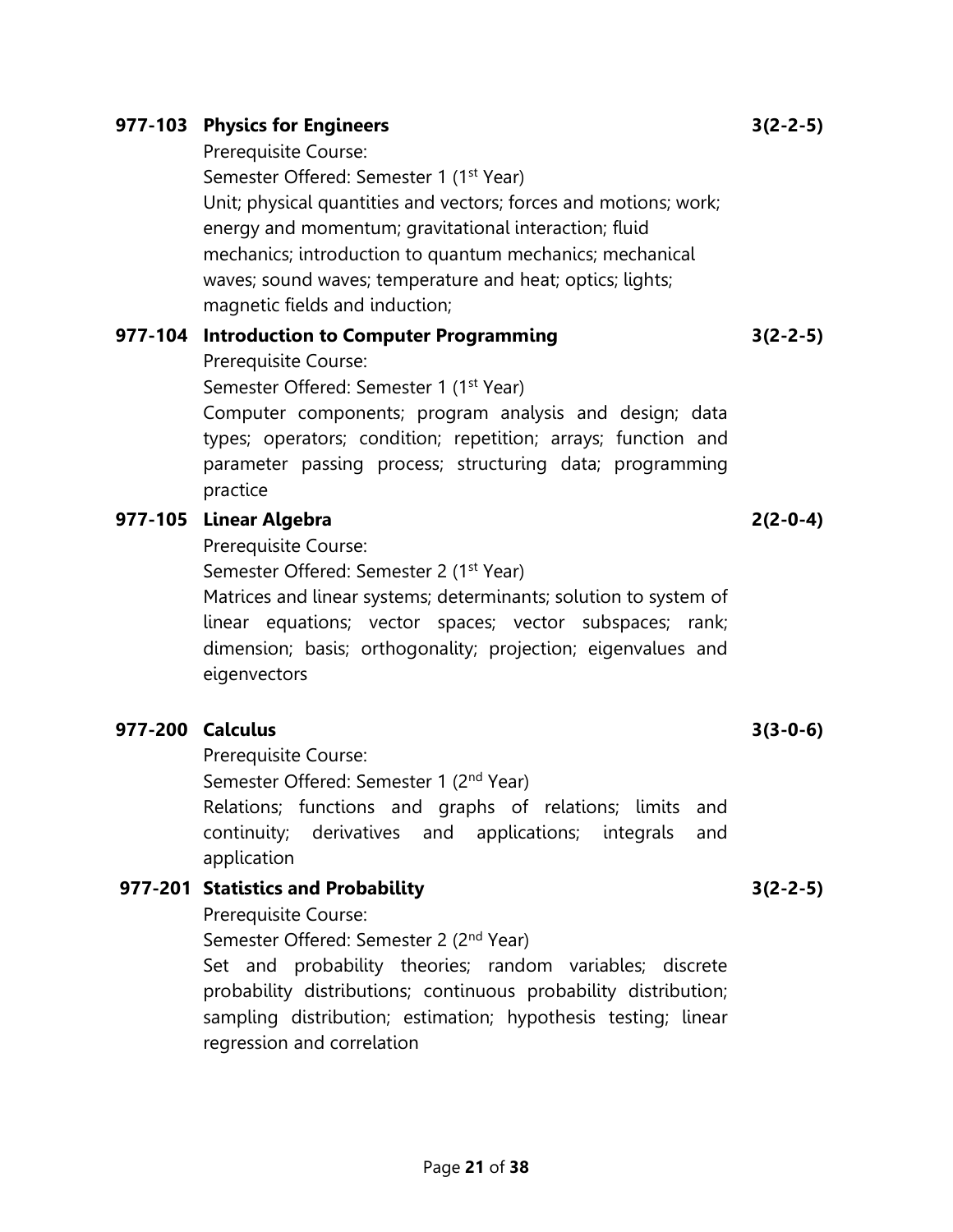|   | planning and controlling/ monitoring for quality, in- house<br>participative QM                                                                                                                                                                                                                                                                                                                                                                                                                                                                   |
|---|---------------------------------------------------------------------------------------------------------------------------------------------------------------------------------------------------------------------------------------------------------------------------------------------------------------------------------------------------------------------------------------------------------------------------------------------------------------------------------------------------------------------------------------------------|
|   | <b>Digital Engineering Project I</b><br>Prerequisite Course: 977-111 Data Structure and Algorithm<br>977-113 Digital Logic and Design<br>Semester Offered: Semester 2 (3rd Year)<br>Digital engineering project development under the adviser<br>supervision                                                                                                                                                                                                                                                                                      |
| D | <b>Pre-cooperative Education</b><br>Prerequisite Course:<br>Semester Offered: Semester 1 (4 <sup>th</sup> Year)<br>Concepts of cooperative education; process of cooperative<br>education and; regulations and permissions related to<br>cooperative education; basic knowledge and techniques in job<br>application e.g., company selection, writing the job application,<br>interviewing; basic knowledge and techniques for apprentice<br>e.g., presentation and report writing techniques, personality in<br>working place, social psychology |
|   | Page 22 of 38                                                                                                                                                                                                                                                                                                                                                                                                                                                                                                                                     |

Prerequisite Course: 977-102 Introduction to Digital

Prerequisite Course: 977-102 Introduction to Digital

Seminar in current issues, case studies in information and communication technology; specific content of the seminar

Principles of project management and risks; various types of project and their management, project management limitation, planning and project development techniques; selection of project leaders and management, their responsibilities, functions, monitoring, reporting and communications; basic requirement and principles of quality management ( QM) ;

Semester Offered: Semester 1 (3rd Year)

changes each time it is offered

977-301 Project Management and Quality Assurance

Semester Offered: Semester 1 (3rd Year)

# 977-302

977-300 Seminar

Engineering

Engineering

# 977-400

1(0-2-1)

3(3-0-6)

3(0-9-0)

1(0-3-0)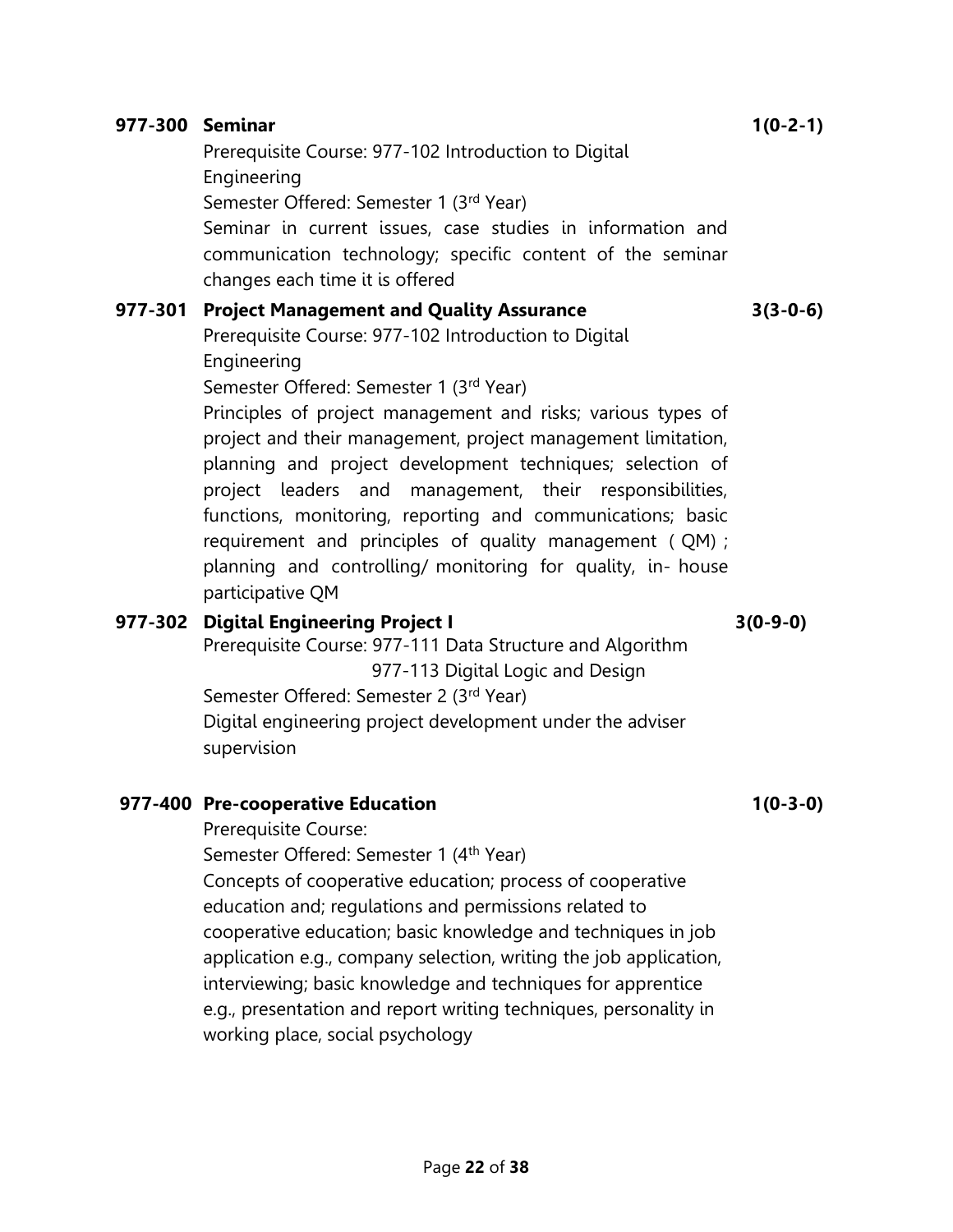### 977-401 Digital Engineering Project II

Prerequisite Course: 977-302 Digital Engineering Project I Semester Offered: Semester 1 (4<sup>th</sup> Year) Continuing of 977-302 for developing the project until finish; an oral presentation and demonstration of the project must be given; a final written report must be submitted

#### Major Courses

### 977-110 Web Programming

Prerequisite Course:

Semester Offered: Semester 2 (1<sup>st</sup> Year)

The internet architecture and web technology; principles of web processing; web programming languages and tools; scripting language; database management system ( DBMS) ; database connection; database query; web application design and implementation; introduction to framework; micro- service architecture

### 977-111 Data Structures and Algorithms

Prerequisite Course: 977-104 Introduction to Computer Programming

Semester Offered: Semester 2 (1<sup>st</sup> Year)

Programming paradigms; programming constructs; fundamental concepts of data structures; array; linked lists; stack; queue; trees, binary tree, traversal, B- tree, AVL- tree; complexity analysis; searching and sorting; binary search tree; concepts of recursion; algorithmic strategies; greedy algorithms; divide- and- conquer techniques; dynamic programming graph problems; shortest path; distributed algorithms; NP-complete problems

# 977-112 Database Systems

Prerequisite Course:

Semester Offered: Semester 2 (1<sup>st</sup> Year)

Database concepts; data independence; entities and relationships; data models; relational database design; normalizations; database query language; development and database life cycle; physical database design; transaction processing; distributed database systems

3(2-2-5)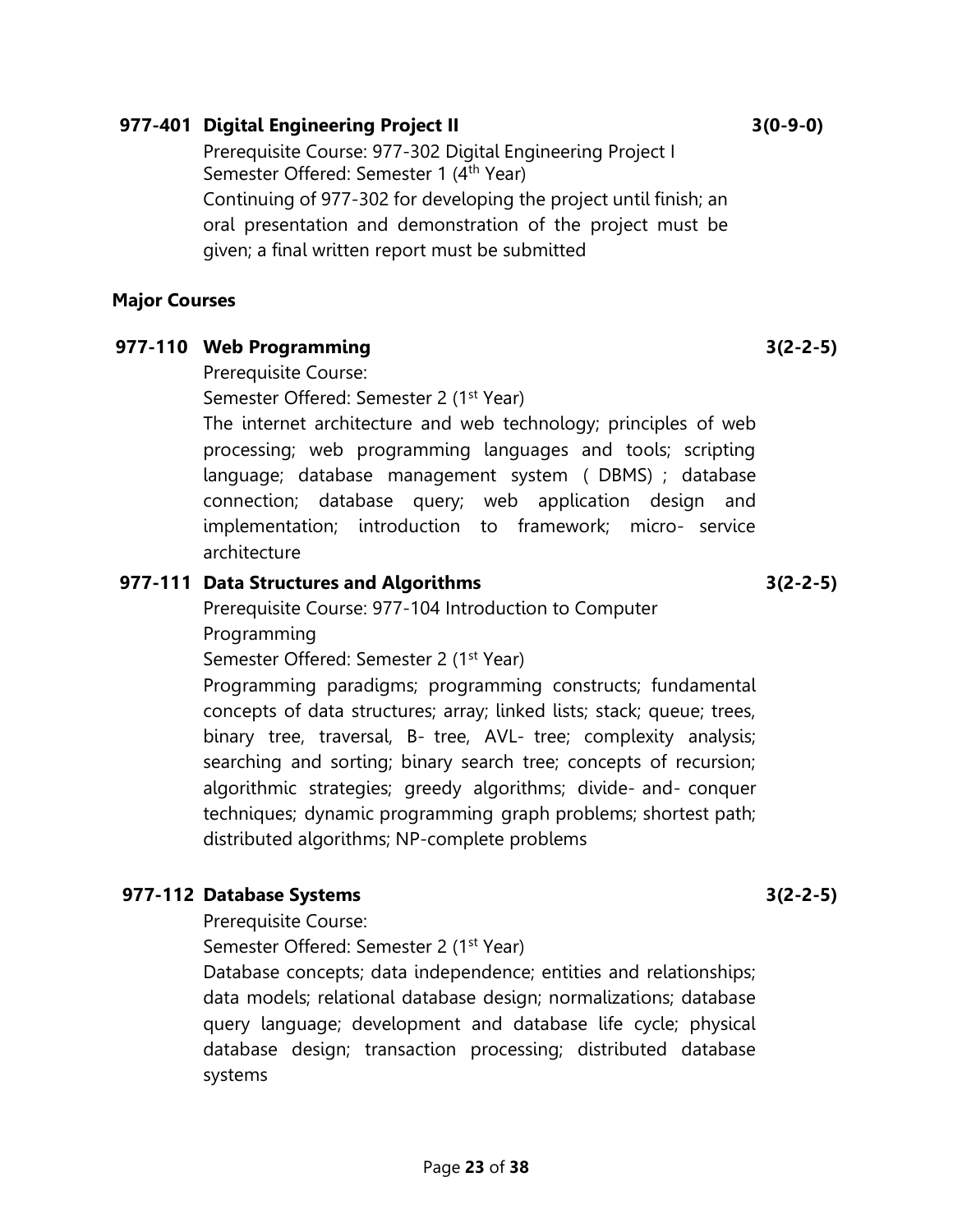### 977-113 Discrete Mathematics

Prerequisite Course:

Semester Offered: Semester 1 (1<sup>st</sup> Year)

Logic; sets; relations; functions, basic proof theory; counting; graph theory; tree theory; recursion relations; theory of computation; finite automata

### 977-114 Digital Logic and Design

Prerequisite Course:

Semester Offered: Semester 2 (1<sup>st</sup> Year)

Introduction to digital systems; Boolean and digital number systems; digital systems design; logic gates; switching theory; combinational logic circuits; modular design of combinational circuits; data conversion; sequential logic circuits; register and storage elements; introduction to HDL; modeling and simulation; verification process; fault models and testing; design for testability

### 977-210 Object Oriented Programming

Prerequisite Course: 977-104 Introduction to Computer Programming

Semester Offered: Semester 1 (2<sup>nd</sup> Year)

Object oriented programming concept; basic components and characteristics of object; abstract data type; information hiding; class and class hierarchies; inheritance; polymorphism; event- driven programming; concurrency; fundamental design pattern; using application programming interface (API)

### 977-211 Software Engineering

Prerequisite Course: 977-104 Introduction to Computer Programming

Semester Offered: Semester 1 (2<sup>nd</sup> Year)

Introduction to software development process; software life cycle; software requirement and specifications; software requirement engineering; software design; software testing and validation; concept of language translation; the concept of project management; software quality assurance; fault tolerance; software evolution; software support and maintenance; introduction to software tools and environments

Page 24 of 38

3(2-2-5)

3(2-2-5)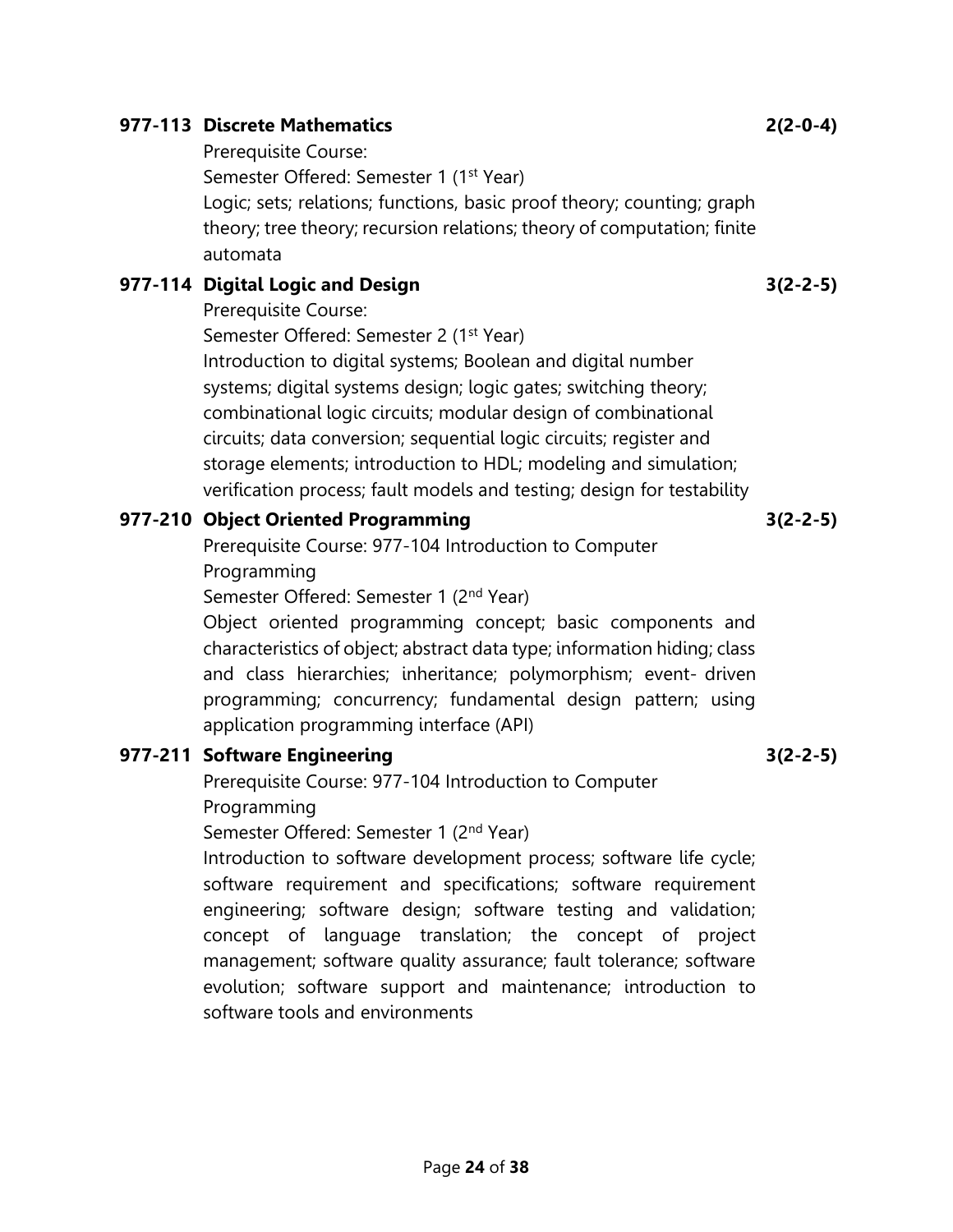## 977-212 Data Communications and Networking

Prerequisite Course:

Semester Offered: Semester 2 (1<sup>st</sup> Year)

Overview of protocols and architecture of OSI model and TCP/IP; data transmissions and communications; encoding and decoding; analog and digital signal; signal modulations; packet switching; LAN and WAN technologies; wireless networks; mobile ad hoc networks; mobile networking; virtual network and overlay network; network cabling; IP addressing and sub-netting; basic network security; basic network troubleshooting; case studies

#### 977-213 Computer Security

Prerequisite Course:

Semester Offered: Semester 2 (2<sup>nd</sup> Year)

Principle of computer security; cryptography, public key, symmetric key; integrity, hash function; steganography; authentication, password, biometric; authorization, access control mechanisms; network security; malware, virus, worm; wireless security

### 977-214 Internet of Things

Prerequisite Course:

Semester Offered: Semester 2 (2<sup>nd</sup> Year)

Internet of things concepts; architecture of the Internet and web technologies; IoT components; networking; hardware and software; IoT design; connecting an IoT device to internet; gathering data from IoT devices; introduction to IoT data analytics; management and troubleshooting, case studies and prototype; trends

### 977-215 Electric Circuits and Electronics

Prerequisite Course:

Semester Offered: Semester 2 (2<sup>nd</sup> Year)

Quantities and units; definition and meaning of voltage, current, and resistance; current source; voltage source; Ohm' s law; energy and power; Kirchhoff's laws; series circuit; parallel circuits; superposition theorem; Thevenin' s theorem; Norton' s theorem; circuit analysis using loop and node methods; introduction to alternating current circuits; characteristics of resistor, capacitor, and inductor; circuit impedance; analysis of RLC circuits; electronic properties of materials; diodes and diode circuits; MOS transistors and biasing; MOS logic families; bipolar transistors and logic families;

3(2-2-5)

3(2-2-5)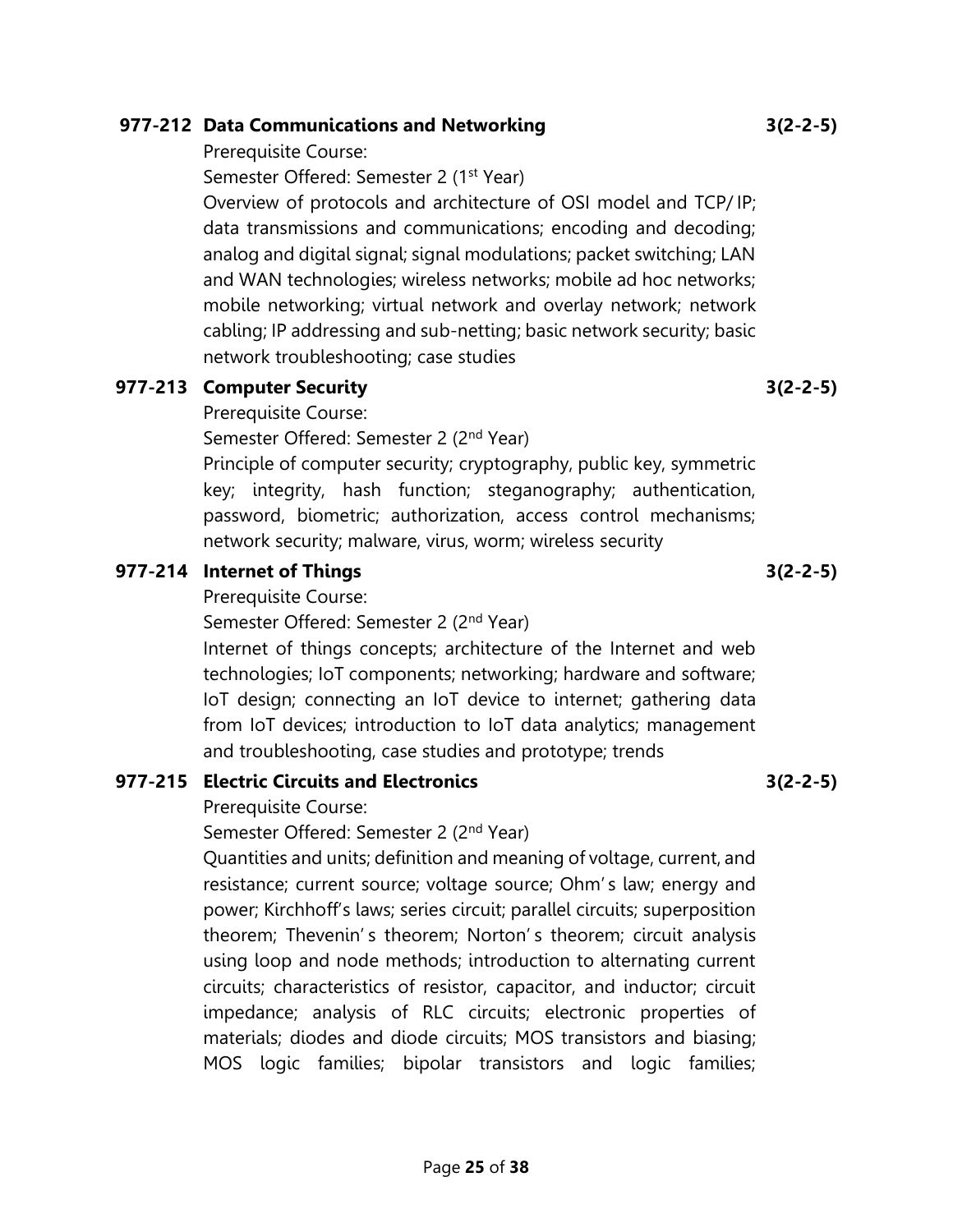operational amplifiers circuit; electronic voltage and current sources; data conversion circuits; integrated circuit building blocks

### 977-216 Computer Architecture

Prerequisite Course:

Semester Offered: Semester 1 (2<sup>nd</sup> Year)

Fundamental of computer architecture; instruction set architecture; processor organization; memory system and cache; input/ output; RISC; VLIW; operating system support; computer arithmetic; memory system organization and architecture; distributed system models, pipeline and superscalar techniques; interfacing and communication; device subsystems; organization of the CPU; multicore processor; introduction to parallel processing

# 977-217 Operating Systems

Prerequisite Course: 977-104 Introduction to Computer Programming

Semester Offered: Semester 2 (2<sup>nd</sup> Year)

Basic concepts of operating systems; processes and concurrency; process management and scheduling; input/ output management; memory management; file systems; device management; system performance evaluation

# 977-310 Intelligent Systems

Prerequisite Course: 977-113 Discrete Mathematic

Semester Offered: Semester 1 (3rd Year)

Introduction to intelligent systems; problem solving by searching; uninformed and informed search; local search; machine learning concepts; data preparation; data quality; classification techniques; decision tree learning, artificial neural networks; Bayes' theorem; model evaluation; problem analysis; feature selection; clustering; reinforcement learning ; deep learning; application of machine learning

2(2-0-4)

3(2-2-5)

2(2-0-4)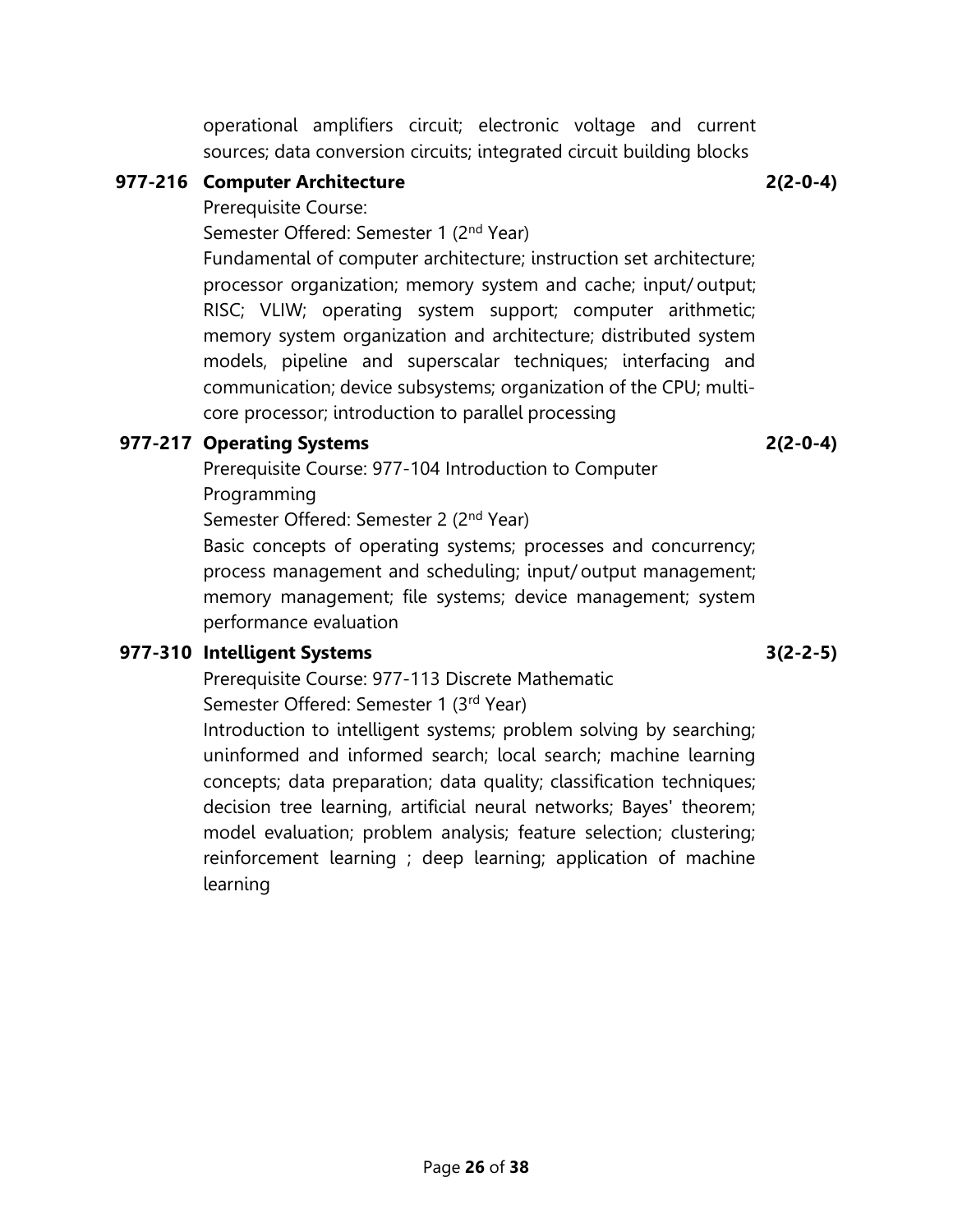#### Specialized Courses

### Network and Security Engineering

# 977-320 คณิตศาสตร์สำหรับวิศวกรรมเครือข่ายและความมั่นคง Mathematics for Network and Security Engineering Prerequisite Course: 977-113 Discrete Mathematic Semester Offered: On demand Optimization; linear programming; unconstrained optimization; graphs and digraphs; Bellman's principle; Dijkstra's algorithm; shortest spanning trees; greedy algorithm; Prim's algorithm; flow in networks; maximum flow; Ford-Fulkerson algorithm; bipartite graphs; cryptography; combinatorics

## 977-321 Computer Networks and Management

Prerequisite Course: 977-212 Data Communications and Networking Semester Offered: On demand 5)

Principles of technologies and modern computer networking; communication protocol; peer- to- peer, client- server, and cloud computing networks; advanced network design and management; IP addressing and sub- netting in organization; network configuration and implementation; network protection and detection; basic network resource management; fault management; network security management; access level control and network security policy; user account management; networking ethics

### 977-322 Cloud Computing and Implementation

Prerequisite Course: 977-212 Data Communications and Networking Semester Offered: On demand

Cloud computing architecture; cloud computing services: SaaS, PaaS, IaaS; technologies for cloud computing; terms and conditions; security standards; data protection; abnormal incident response process; cloud computing implementation; data transition; cloud computing application in IT industries; case studies

### 977-323 Network Security and Management

Prerequisite Course:

Semester Offered: On demand

Introduction to network security; cybersecurity; threats; denial of service; computer crime; vulnerability, protection and awareness; security management and monitoring; analyze risks; security policy; defenses; access control systems; application security; authentication

3(2-2-

3(3-0- 6)

3(2-2-

3(2-2- 5)

5)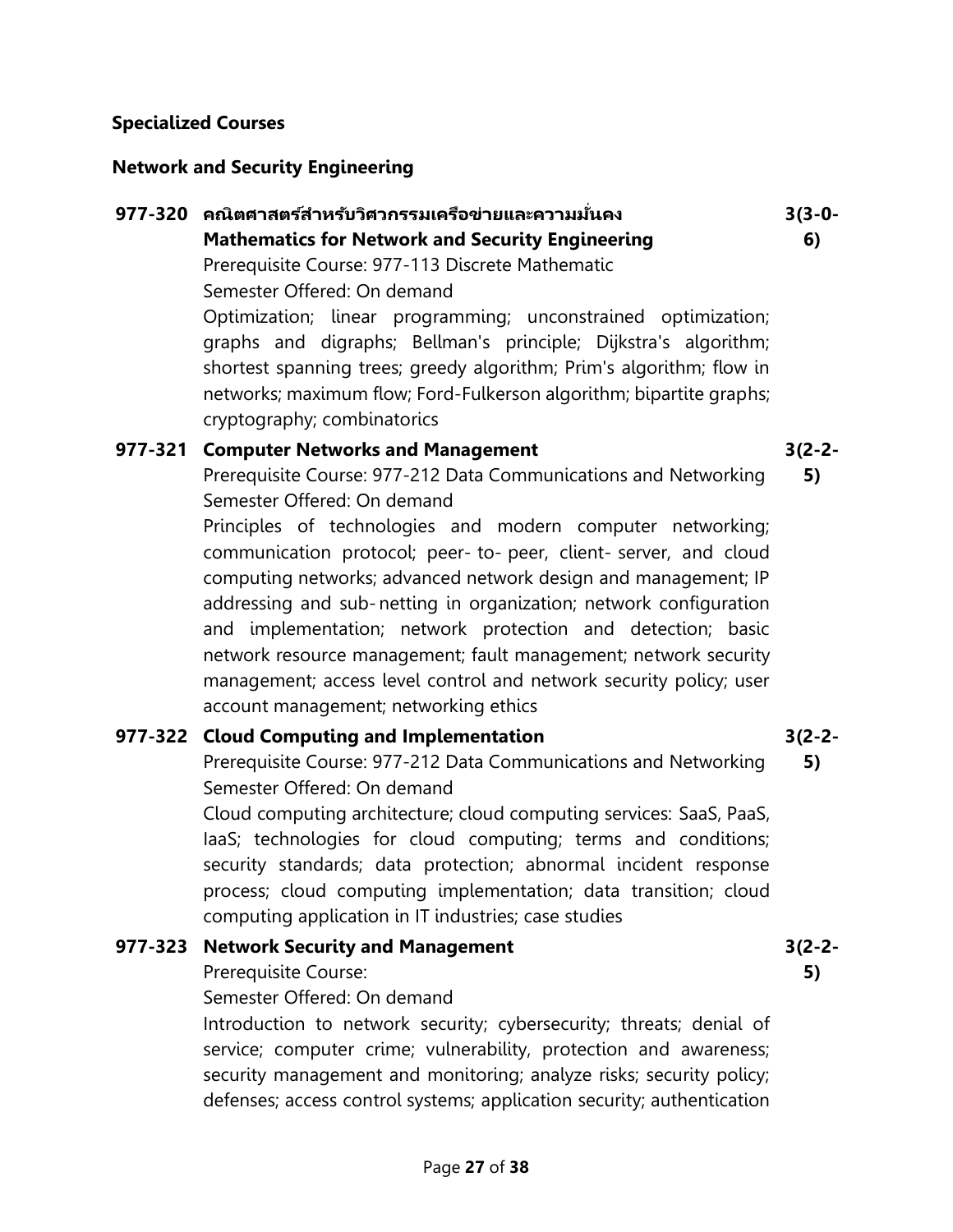Semester Offered: On demand Concept of cybersecurity; data gathering; hacking; virus; malware; protection; cryptography; backup; physical protection; computerrelated crime; computing laws; computing ethics. 977-331 Mobile and Wireless Networks Prerequisite Course: 977-212 Data Communications and Networking Semester Offered: On demand Design and implementation of protocols; applications for wireless and mobile networking; techniques for using signal channels; transport layers of wireless network; wireless network problems; device constraints; node mobility 3(2-2- 5) 977-332 Internet Protocols and Implementation Prerequisite Course: 977-212 Data Communication and Networking Semester Offered: On demand Network architecture and protocols; network layers; domain system; transport layer; TCP and UDP protocol; error control of ICMP protocol; fragment and defragment; security in IP networks; DHCP; network management of SNMP; real-time networking and quality of service (QoS); functions of internet protocol 3(2-2- 5) 977-333 Hacking and Penetration Security Testing Prerequisite Course: 977-213 Computer Security Semester Offered: On demand Analysis and risk assessment of information technology system; vulnerability check; white- box and black- box penetration testing; problem process and report; web security; kinds of attacking; system hardening; network infrastructure; case studies 3(2-2- 5) 977-334 Advanced Network Security Prerequisite Course: 977-213 Computer Security Semester Offered: On demand Advanced concepts in applied systems and networking security; security policies; access controls; IP security; authentication 3(2-2- 5)

and authorization; intrusion detection and prevention system; case

3(2-2- 5)

Prerequisite Course: 977-213 Computer Security

studies

977-324 Cybersecurity

mechanisms; intrusion detection and protection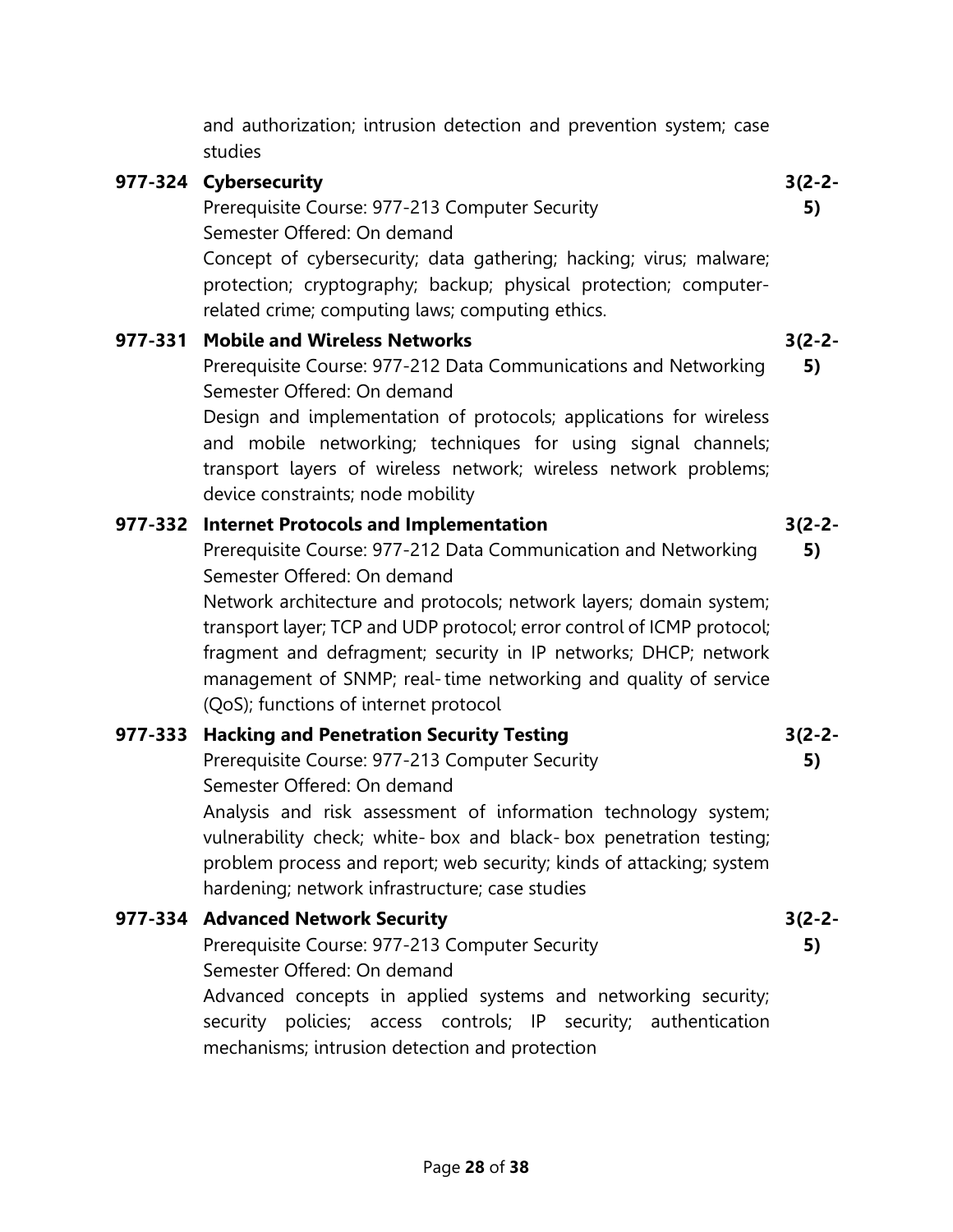|         | 977-335 Advanced Network Technology<br>Prerequisite Course: 977-212 Data Communication and Networking<br>Semester Offered: On demand<br>advanced network design and development; enterprise topologies;<br>in TCP/ IP networks; protocol design;<br>integration<br>service<br>implementation and performance; network security and forensics;<br>cloud computing; internet of things and server infrastructures; case | $3(2-2-$<br>5)               |
|---------|-----------------------------------------------------------------------------------------------------------------------------------------------------------------------------------------------------------------------------------------------------------------------------------------------------------------------------------------------------------------------------------------------------------------------|------------------------------|
|         | studies in advanced network technology<br>977-336 Cyber Crime and Digital Forensics<br>Prerequisite Course:<br>Semester Offered: On demand<br>Cyber-crimes; digital forensics procedures; memory forensics; data<br>layers; related laws; case studies in digital forensics                                                                                                                                           | $3(2-2-$<br>5)               |
|         | 977-337 Network Programming and Simulation<br>Prerequisite Course: 977-212 Data Communications and Networking<br>Semester Offered: On demand<br>Principles of TCP/IP socket programming; introduction of computer<br>simulation technologies; computer network simulation, design and<br>data analysis; network simulation tools; case studies in network<br>programming and simulation                               | $3(2-2-$<br>5)               |
|         | 977-330 Special Topic in Network and Security Engineering I<br>Prerequisite Course:<br>Semester Offered: On demand<br>Special topics; novel theories or technologies related to network and<br>security engineering                                                                                                                                                                                                   | $3(X-Y -$<br>Z)              |
|         | 977-430 Special Topic in Network and Security Engineering II<br>Prerequisite Course:<br>Semester Offered: On demand<br>Special topics; novel theories or technologies in networking and<br>security engineering                                                                                                                                                                                                       | $3(X-Y -$<br>Z)              |
| 977-431 | <b>Project in Network and Security Engineering</b><br>Prerequisite Course: 977-401 Project in Digital Engineering 2<br>Semester Offered: On demand<br>Project development in the field of network and security engineering<br>under the adviser supervision that illustrate the integration of<br>network and security engineering knowledge that have been<br>learning                                               | $3(0-9-$<br>$\boldsymbol{0}$ |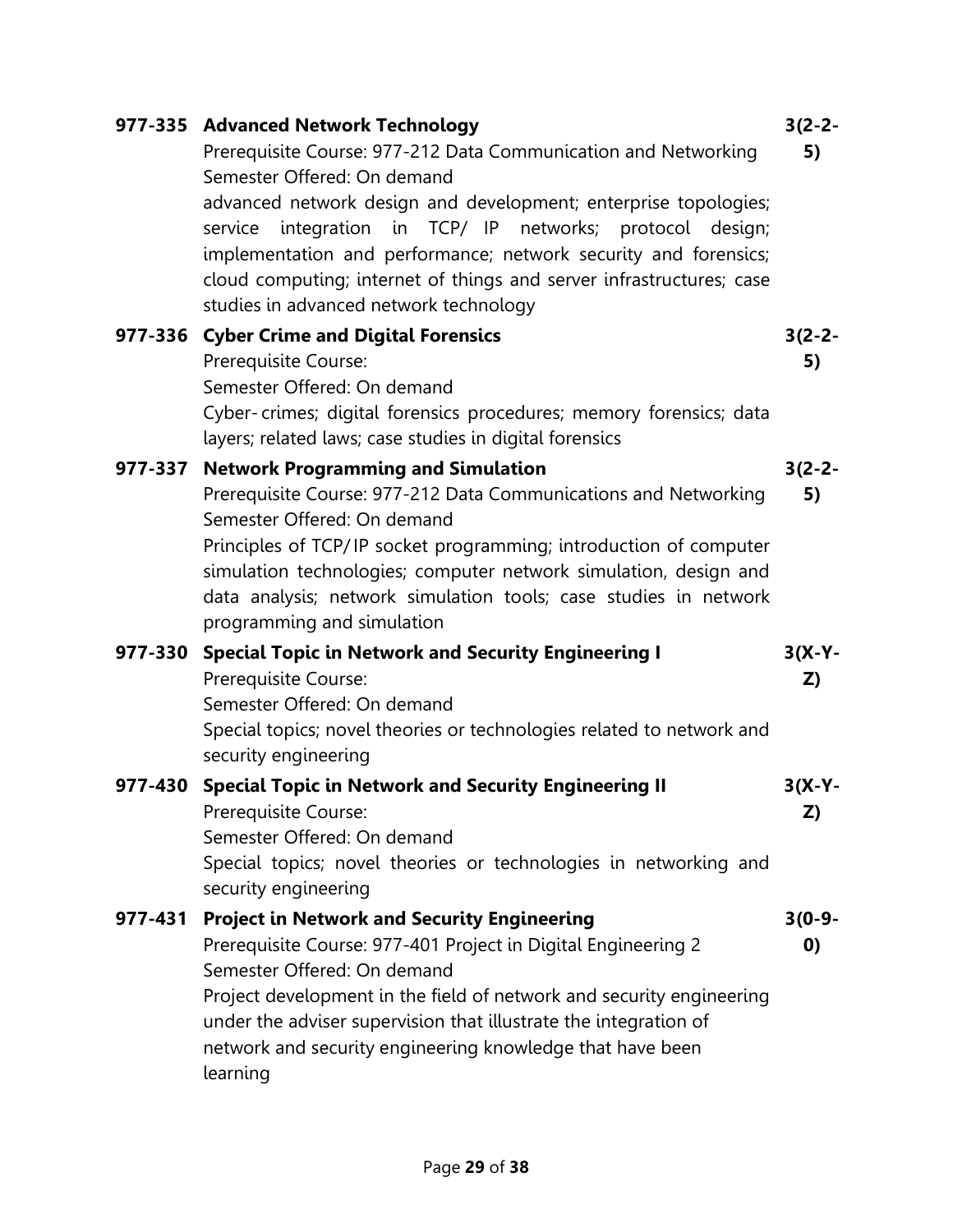# Intelligent Objects

|         | 977-340 Mathematics for Intelligent Objects<br>Prerequisite Course:                                                                                                                                                                                                                                                                                            | $3(3-0-6)$ |
|---------|----------------------------------------------------------------------------------------------------------------------------------------------------------------------------------------------------------------------------------------------------------------------------------------------------------------------------------------------------------------|------------|
|         | Semester Offered: On demand                                                                                                                                                                                                                                                                                                                                    |            |
|         | Differential equation; Fourier series; Fourier transformation; Lapace<br>transformation; complex number; polar form of complex numbers;<br>introduction to information theory; entropy                                                                                                                                                                         |            |
| 977-341 | <b>Sensors and Microcontroller Interface</b>                                                                                                                                                                                                                                                                                                                   | $3(2-2-5)$ |
|         | Prerequisite Course:                                                                                                                                                                                                                                                                                                                                           |            |
|         | Semester Offered: On demand                                                                                                                                                                                                                                                                                                                                    |            |
|         | Sensors and signals; types of analogue and digital sensors; analog-to-<br>digital and digital-to-analog conversion; op-amp amplification; typical<br>op- amp filters; microcontroller architecture; peripheral interfacing;<br>serial communication; programming technique; memory mapped<br>input/output; microcontroller applications with sensor interfaces |            |
| 977-342 | <b>Intelligent Connected Objects</b>                                                                                                                                                                                                                                                                                                                           | $3(2-2-5)$ |
|         | Prerequisite Course: 977-104 Introduction to Computer Programming<br>Semester Offered: On demand                                                                                                                                                                                                                                                               |            |
|         | Use of microcontroller unit (MCU) and field-programmable gate array<br>(FPGA) ; embedded programming; interrupts; scheduler; physical<br>interface; IoT architecture; IoT networking; cloud computing; data<br>visualization and analytics; real applications                                                                                                  |            |
| 977-343 | <b>Image Processing and Computer Vision</b>                                                                                                                                                                                                                                                                                                                    | $3(2-2-5)$ |
|         | Prerequisite Course: 977-105 Linear Algebra                                                                                                                                                                                                                                                                                                                    |            |
|         | Semester Offered: On demand                                                                                                                                                                                                                                                                                                                                    |            |
|         | Signal and image acquisition; sampling and quantization; image<br>enhancement; image transformations; image segmentation; image<br>morphology; object representation; introduction<br>to<br>pattern<br>recognition                                                                                                                                             |            |
|         |                                                                                                                                                                                                                                                                                                                                                                |            |
| 977-344 | <b>Robotics and Automation Systems</b><br>Prerequisite Course: 977-104 Introduction to Computer Programming                                                                                                                                                                                                                                                    | $3(2-2-5)$ |
|         | Semester Offered: On demand                                                                                                                                                                                                                                                                                                                                    |            |
|         | basics<br>industrial<br>flexible<br>The<br>of<br>automation<br>systems<br>and                                                                                                                                                                                                                                                                                  |            |

manufacturing; industrial robotics technology; basics of industrial robot, sensors and sensor systems, mechanical structure, drives, precision, repeatability; the use of industrial robots; programming of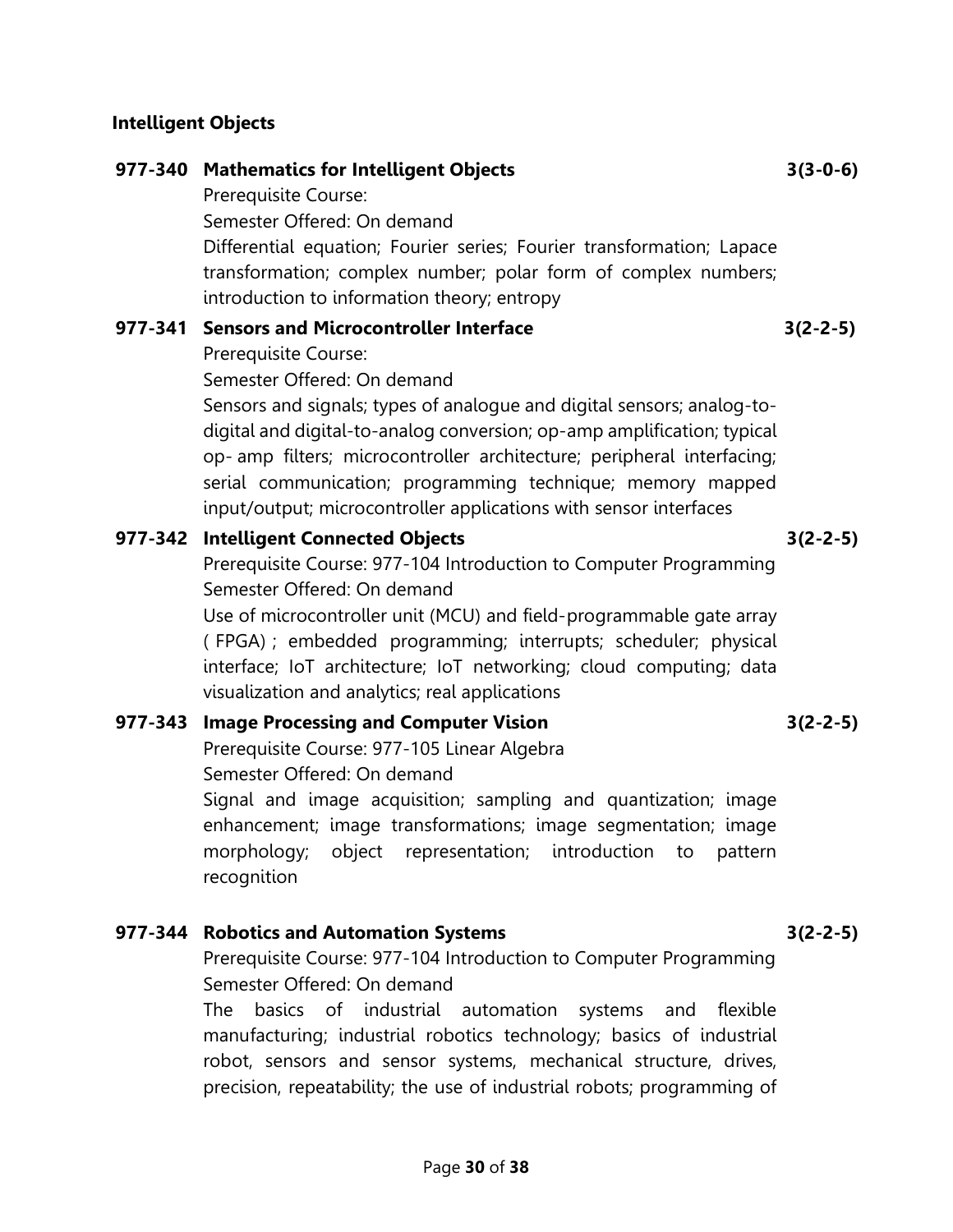multiplication; advanced MPI topics; patterns in Pthreads; mutual exclusion in Pthreads; basic patterns in OpenMP; mutual exclusion in

Parallel patterns; master- worker and message- Passing; parallel algorithm design; collective communication patterns; complexity; benchmarks and formal models; MPI process groups; parallel matrix

OpenMP; hybrid architectures; MPI+ OpenMP; GPU computing; OpenCL; OpenACC

## 977-352 Cyber-physical Systems

Prerequisite Course: 977-341 Sensors and Microcontroller Interface Semester Offered: On demand

Introduction to Cyber- physical systems ( CPSs) ; combination of cyber capabilities with physical capabilities; discrete computerized control algorithms; sensing and control systems design; prototyping systems; software and hardware implementation; designing project incorporating infrastructure systems

### 977-353 Embedded Computing and Real time Operating Systems

Prerequisite Course: 977-217 Operation System Semester Offered: On demand

Introduces the issues challenges and methods for designing embedded computing systems; examples of embedded systems include mobile phones, game consoles, home appliances, and automobiles; design aspects of embedded systems; software and system-level design; power management; program analysis; real-time operating systems; task scheduling; wireless sensors; project on real embedded computing systems

# 977-354 Control of Mobile Robots

Prerequisite Course: 977-105 Linear Algebra Semester Offered: On demand

Introduction to mobile robotics; kinematics of mobile robot; dynamics and control of mobile robot; sensors for localization; sensors for navigation; localization in mobile robotics; reactive navigation; global navigation; kinematic structures

industrial robots; simulation tools for offline programming of industrial robots; integration in production systems; production within industrial networks

# 977-351 High Performance Computing

Prerequisite Course: 977-216 Computer Architecture Semester Offered: On demand

3(2-2-5)

3(2-2-5)

3(2-2-5)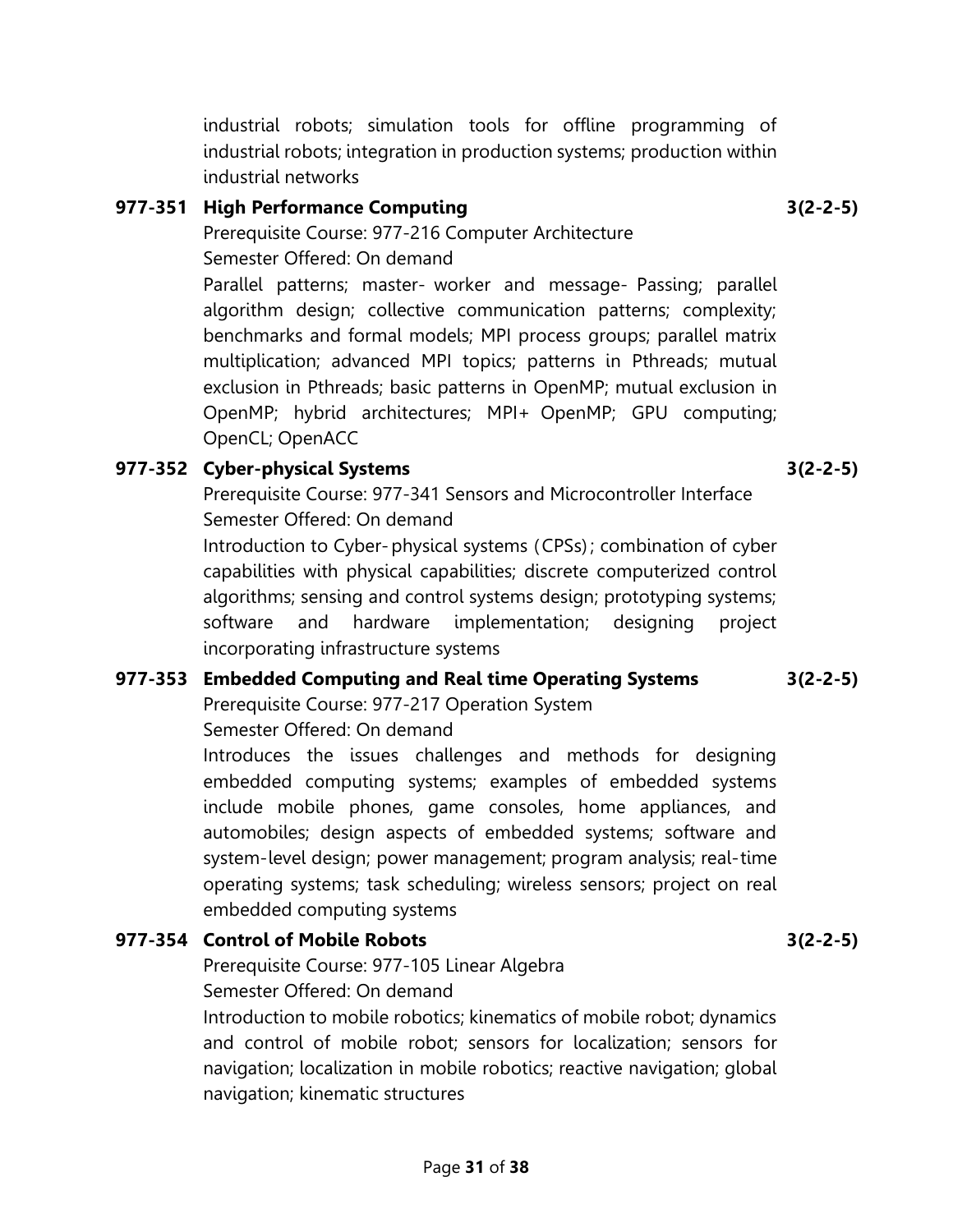| Prerequisite Course: 977-105 Linear Algebra<br>Semester Offered: On demand                                                                                                                                                                                                                                                                                                                                                                                                                                                                                                |            |
|---------------------------------------------------------------------------------------------------------------------------------------------------------------------------------------------------------------------------------------------------------------------------------------------------------------------------------------------------------------------------------------------------------------------------------------------------------------------------------------------------------------------------------------------------------------------------|------------|
| Overview of problems of machine vision and pattern classification;<br>image formation and processing; feature extraction from images;<br>biological object recognition; Bayesian decision theory; clustering;<br>classification                                                                                                                                                                                                                                                                                                                                           |            |
| 977-356 Connected Devices Programming<br>Prerequisite Course: 977-210 Object Oriented Programming<br>Semester Offered: On demand<br>Introduction to programming for the mobile devices; using software<br>development kits (SDKs); mobile application development; anatomy of<br>a mobile; the characteristics of a mobile; model-view-controller (MVC);<br>android OS; android software; user interface (UI) and intents; user<br>interface (UI) design patterns; building a dashboard; the basis services<br>of mobile data; content providers; touch-based Interaction | $3(2-2-5)$ |
| 977-357 Advanced Computer Architecture<br>Prerequisite Course: 977-216 Computer Architecture<br>Semester Offered: On demand<br>Introduction to multi- core architecture; concept of parallel<br>programming; thread-level parallelism; design patterns for parallel<br>programming; debugging parallel programs; performance analysis<br>and optimization; development tool for parallel programming                                                                                                                                                                      | $3(2-2-5)$ |
| 977-350 Special Topic in Intelligent Objects I<br>Prerequisite Course:<br>Semester Offered: On demand<br>Special topics; novel theories or technologies related to intelligent<br>objects                                                                                                                                                                                                                                                                                                                                                                                 | $3(X-Y-Z)$ |
| 977-450 Special Topic in Intelligent Objects II                                                                                                                                                                                                                                                                                                                                                                                                                                                                                                                           | $3(X-Y-Z)$ |

3(2-2-5)

977-355 Pattern Recognition for Machine Vision

Prerequisite Course: Semester Offered: On demand Special topics; novel theories or technologies related to intelligent objects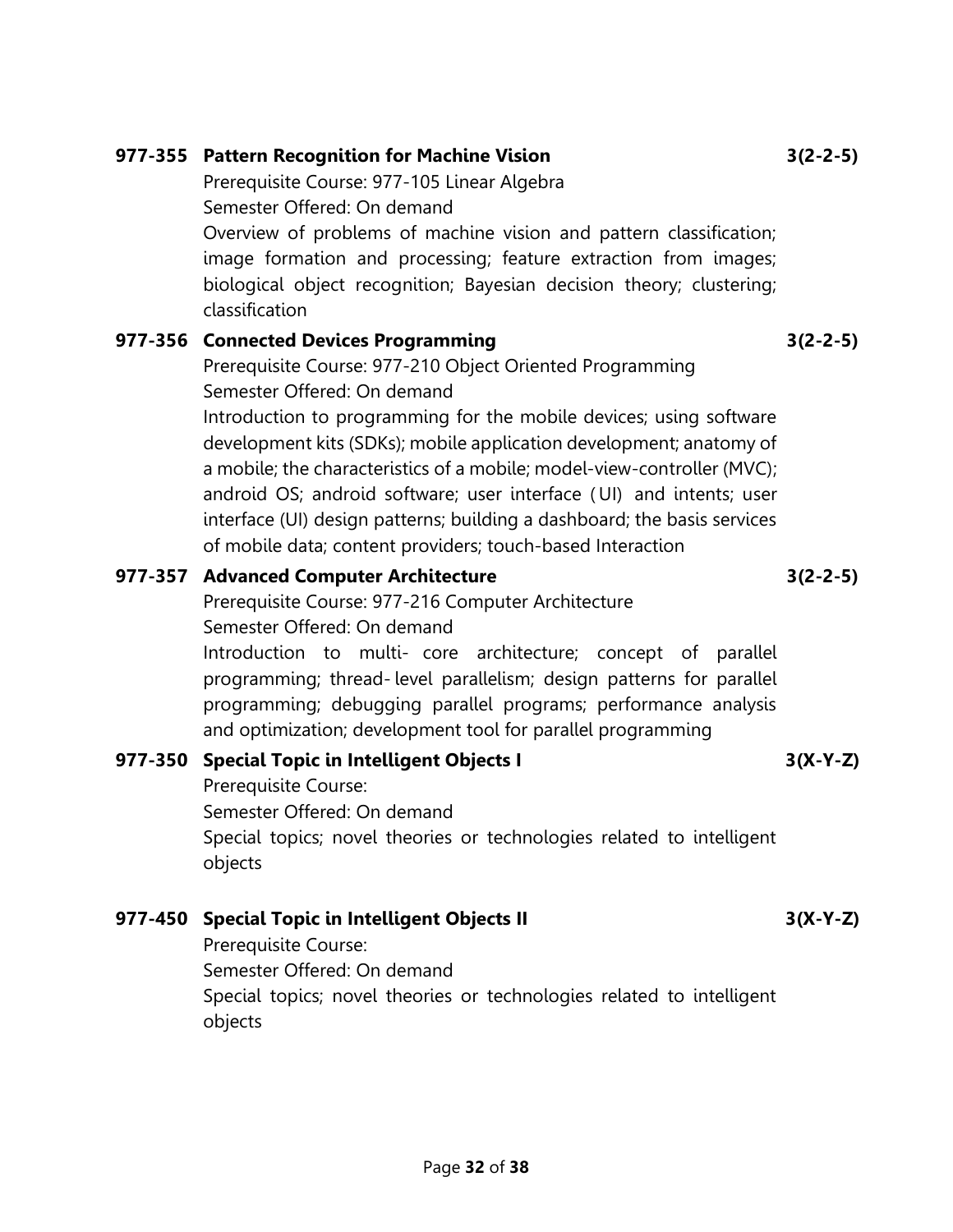# Software Engineering

# 977-360 Requirement Engineering and Software Modeling

Prerequisite Course: 977-211 Software Engineering Semester Offered: On demand

Software requirements management and process; requirement eliciting; requirement analyzing; requirement negotiating; requirement

detail specifying; requirement testing; requirement traceability; managing requirements and changing requirements; techniques and tools used to define and verify requirements ensuring user's needs

## 977-361 Software Architecture and Design

Prerequisite Course: 977-210 Object Oriented Programming 977-211 Software Engineering

Semester Offered: On demand

Software architectural styles, structural and behavioral viewpoints, strengths and weaknesses; software architecture document ( SAD) ; application of architecture styles and design pattern in software detailed design; software framework; basic design patterns for software design; unified modeling language (UML); object-oriented analysis and design; case studies in software architecture and design

# 977-362 Software Verification and Validation

Prerequisite Course: 977-211 Software Engineering Semester Offered: On demand

Fundamental concepts and methods for verification and validation of software work products; software reviews; software inspection, software testing; software problem analysis and reporting

### 977-451 Project in Intelligent Objects

Prerequisite Course: 977-401 Project in Digital Engineering 2 Semester Offered: On demand Project development in the field of intelligent objects under the

adviser supervision that illustrate the integration of intelligent object knowledge that have been learning

3(2-2-5)

3(2-2-5)

3(0-9-0)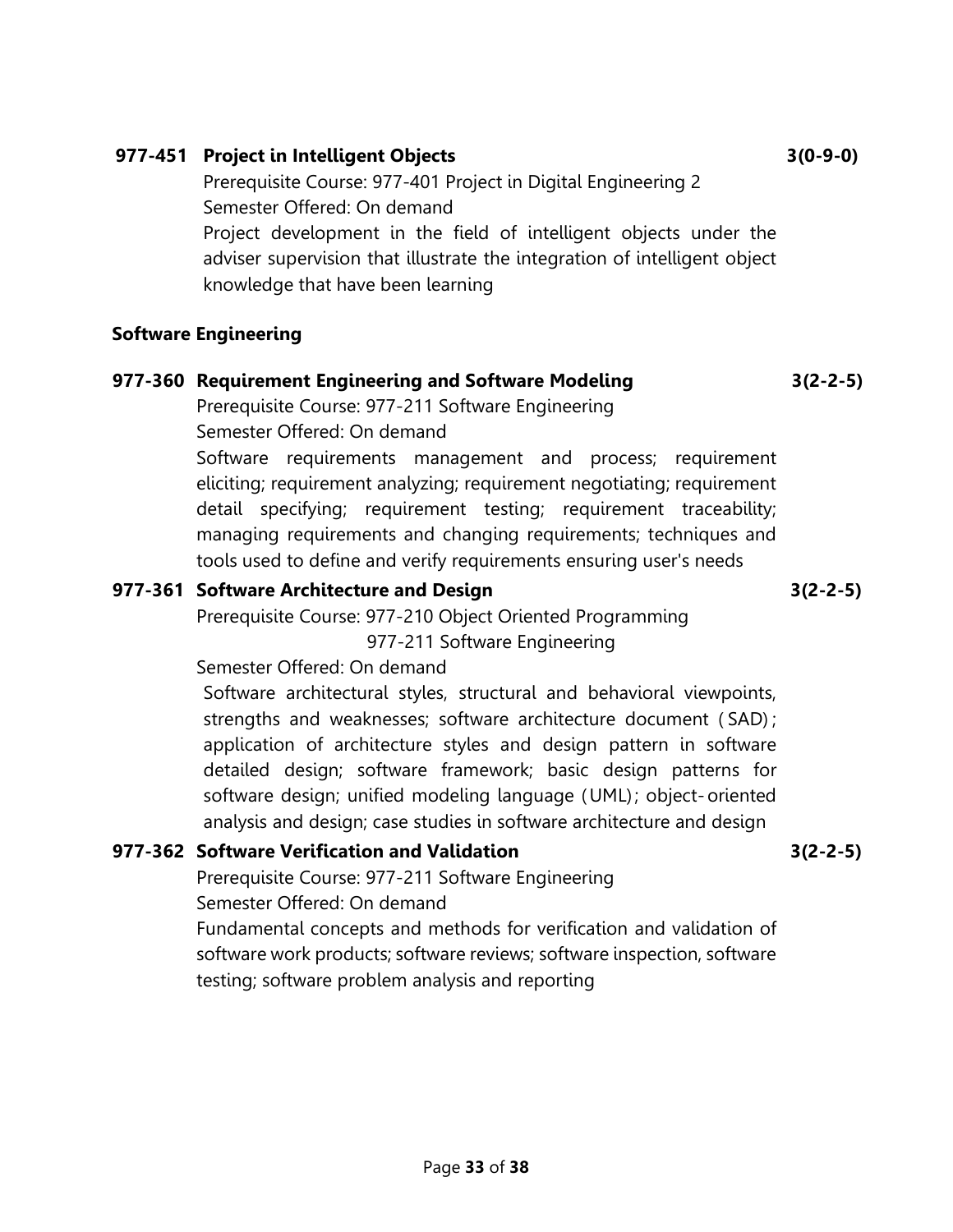# 977-363 Software Process Improvement and Quality Assurance

Prerequisite Course: 977-211 Software Engineering

 977-301 Project Management and Quality Assurance Semester Offered: On demand

Quality and quality factors; quality measurement; quality assurance; software life cycle model and standards; quality and process improvement; model based process improvement; quality tools; verification and validation; causal analysis and defect prevention; configuration management; software quality measurement model; software process improvement standards

## 977-364 Software Deployment and Maintenance

Prerequisite Course: 977-211 Software Engineering Semester Offered: On demand

Techniques for software changeability; forward engineering and backward engineering version management; challenges in software development and software improvement; impact analysis; software migration; software refactoring; reverse engineering; software work product integrity control; using CASE tools for software work product audits and traces

# 977-371 Software Project Management and Estimation

Prerequisite Course: 977-211 Software Engineering

977-301 Project Management and Quality Assurance

Semester Offered: On demand

Software project planning; software cost estimation; software price estimation; software development scheduling; risk management; software risk identification; risk analysis; risk prioritization; risk management planning; risk resolution; risk monitoring; software project monitoring and control; software metrics; methods for data collection; data interpretation and evaluation

# 977-372 Advanced Database Systems

Prerequisite Course: 977-112 Database System

Semester Offered: On demand

Relational database management system components; installation and configuration of database management system; database system

3(2-2-5)

3(2-2-5)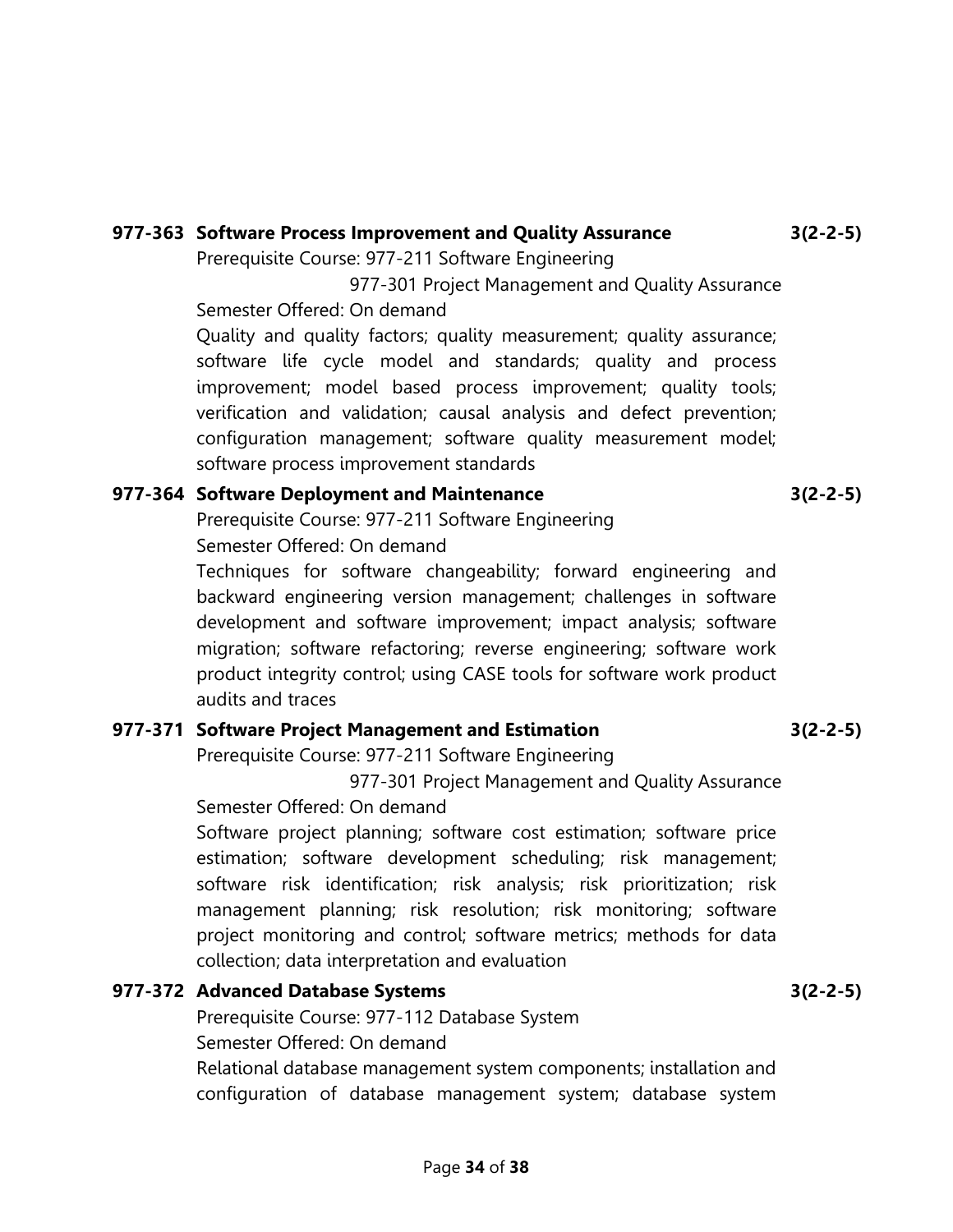management for multi- user; database integrity and security; database recovery; applying relational database via web; modern database system technologies

### 977-373 Component-based Software Development

Prerequisite Course: 977-210 Object Oriented Programming Semester Offered: On demand Concepts and techniques of component-based software development;

component-oriented tools and languages; component-based software development approaches; system designing and building; reusing components, including component-of-the-shelf and in-house software components

## 977-374 Advanced Object-Oriented Programming

Prerequisite Course: 977-210 Object Oriented Programming Semester Offered: On demand

Advanced object-oriented programming techniques; GUI programming; 2D and 3D visualization programming; database connection; transaction management; form and report; network connection with various protocols; socket and remote method invocation

### 977-375 Advanced Software Modeling and Development

Prerequisite Course: 977-361 Software Architecture and Design Semester Offered: On demand

Reflection programming technique; aspect- oriented software development; model- driven software development; modelling languages; techniques for meta- modelling; model transformation approaches; analysis techniques on models

# 977-376 Alternative Software Development

Prerequisite Course: 977-211 Software Engineering

977-210 Object Oriented Programming

### Semester Offered: On demand

Principle of adaptive software development; basic characteristics of an adaptive software development life cycle; collaborative approach; agile methodologies; engineering practice in agile software development such as scrum, Kanban, lean, test driven development ( TDD), feature driven development ( FDD) , automated acceptance testing, extreme programming ( XP) ; software specification by example; continuous integration

3(2-2-5)

### 3(2-2-5)

3(2-2-5)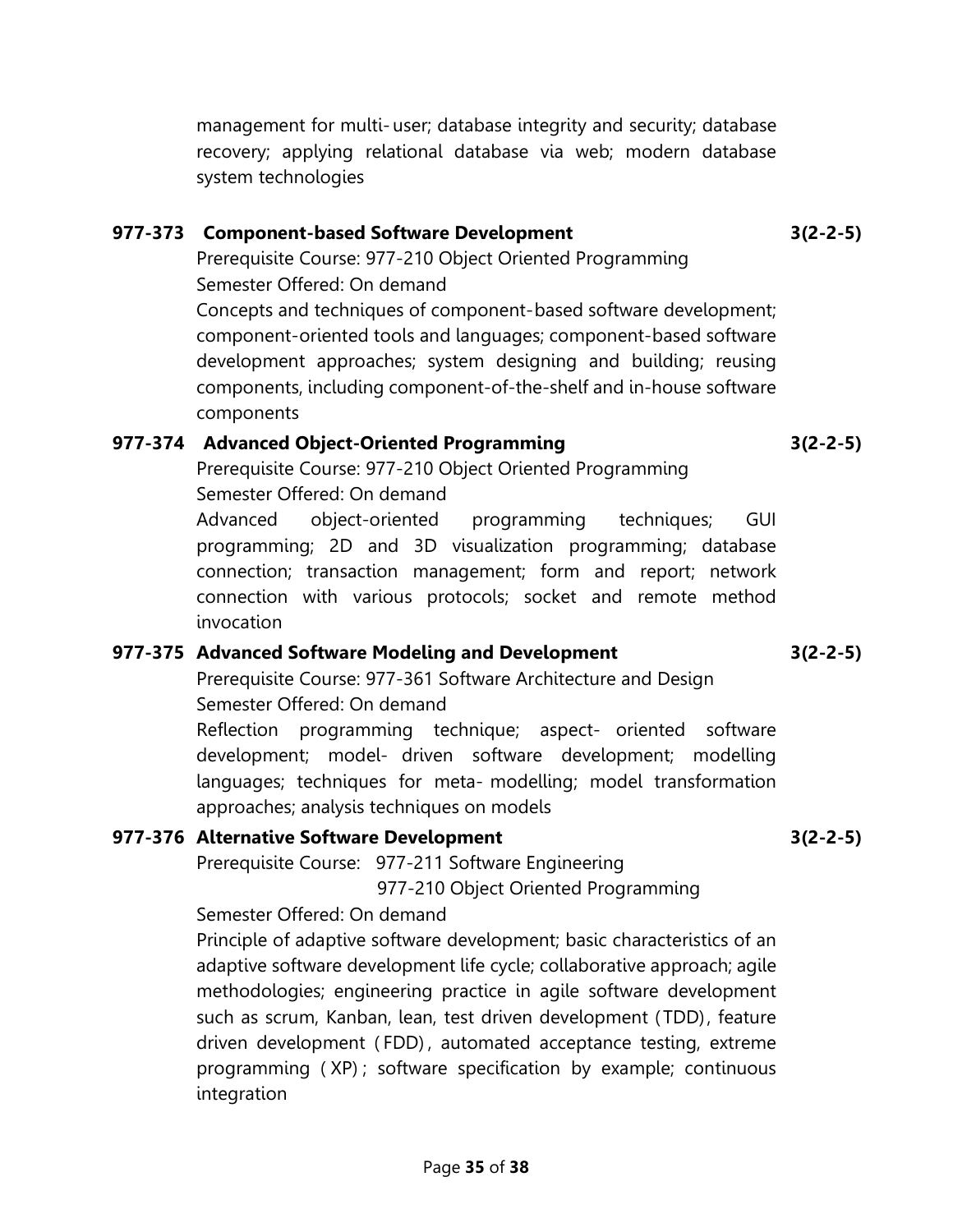| Prerequisite Course: 977-211 Software Engineering                                                                                                                                                                                                                                                                                                                                                                                                                                         |            |
|-------------------------------------------------------------------------------------------------------------------------------------------------------------------------------------------------------------------------------------------------------------------------------------------------------------------------------------------------------------------------------------------------------------------------------------------------------------------------------------------|------------|
| 977-210 Object Oriented Programming                                                                                                                                                                                                                                                                                                                                                                                                                                                       |            |
| Semester Offered: On demand                                                                                                                                                                                                                                                                                                                                                                                                                                                               |            |
| Introduction and definitions of software engineering best practices;<br>best practices for software architecture and design; best practices for<br>project planning; best practices for programming and coding; best<br>practices for software changes and control; best practices for software<br>quality assurance; best practices for security; best practices for<br>international software standards; best practices for legacy applications;<br>best practices for software metrics |            |
| 977-378 Formal Methods in Software Engineering                                                                                                                                                                                                                                                                                                                                                                                                                                            | $3(2-2-5)$ |
| Prerequisite Course: 977-360 Requirement Engineering and Software<br>Modeling                                                                                                                                                                                                                                                                                                                                                                                                             |            |
| Semester Offered: On demand                                                                                                                                                                                                                                                                                                                                                                                                                                                               |            |
| Formal methods; formal specification; mathematical notation; schema                                                                                                                                                                                                                                                                                                                                                                                                                       |            |
| calculus generic constructions; rigorous software development; semi-<br>formal specification; cleanroom software engineering; test generation<br>from specification; formal method tools; case studies                                                                                                                                                                                                                                                                                    |            |
| 977-370 Special Topic in Software Engineering I                                                                                                                                                                                                                                                                                                                                                                                                                                           | $3(X-Y-Z)$ |
| Prerequisite Course:                                                                                                                                                                                                                                                                                                                                                                                                                                                                      |            |
| Semester Offered: On demand                                                                                                                                                                                                                                                                                                                                                                                                                                                               |            |
| Special topics; novel theories or technologies related to software<br>engineering                                                                                                                                                                                                                                                                                                                                                                                                         |            |
| 977-470 Special Topic in Software Engineering II                                                                                                                                                                                                                                                                                                                                                                                                                                          | $3(X-Y-Z)$ |
| Prerequisite Course:                                                                                                                                                                                                                                                                                                                                                                                                                                                                      |            |
| Semester Offered: On demand                                                                                                                                                                                                                                                                                                                                                                                                                                                               |            |
| Special topics; novel theories or technologies related to software<br>engineering                                                                                                                                                                                                                                                                                                                                                                                                         |            |
| 977-471 Project in Software Engineering                                                                                                                                                                                                                                                                                                                                                                                                                                                   | $3(0-9-0)$ |
| Prerequisite Course: 977-401 Project in Digital Engineering 2                                                                                                                                                                                                                                                                                                                                                                                                                             |            |
| Semester Offered: On demand                                                                                                                                                                                                                                                                                                                                                                                                                                                               |            |
|                                                                                                                                                                                                                                                                                                                                                                                                                                                                                           |            |

3(2-2-5)

977-377 Best Practice in Software Engineering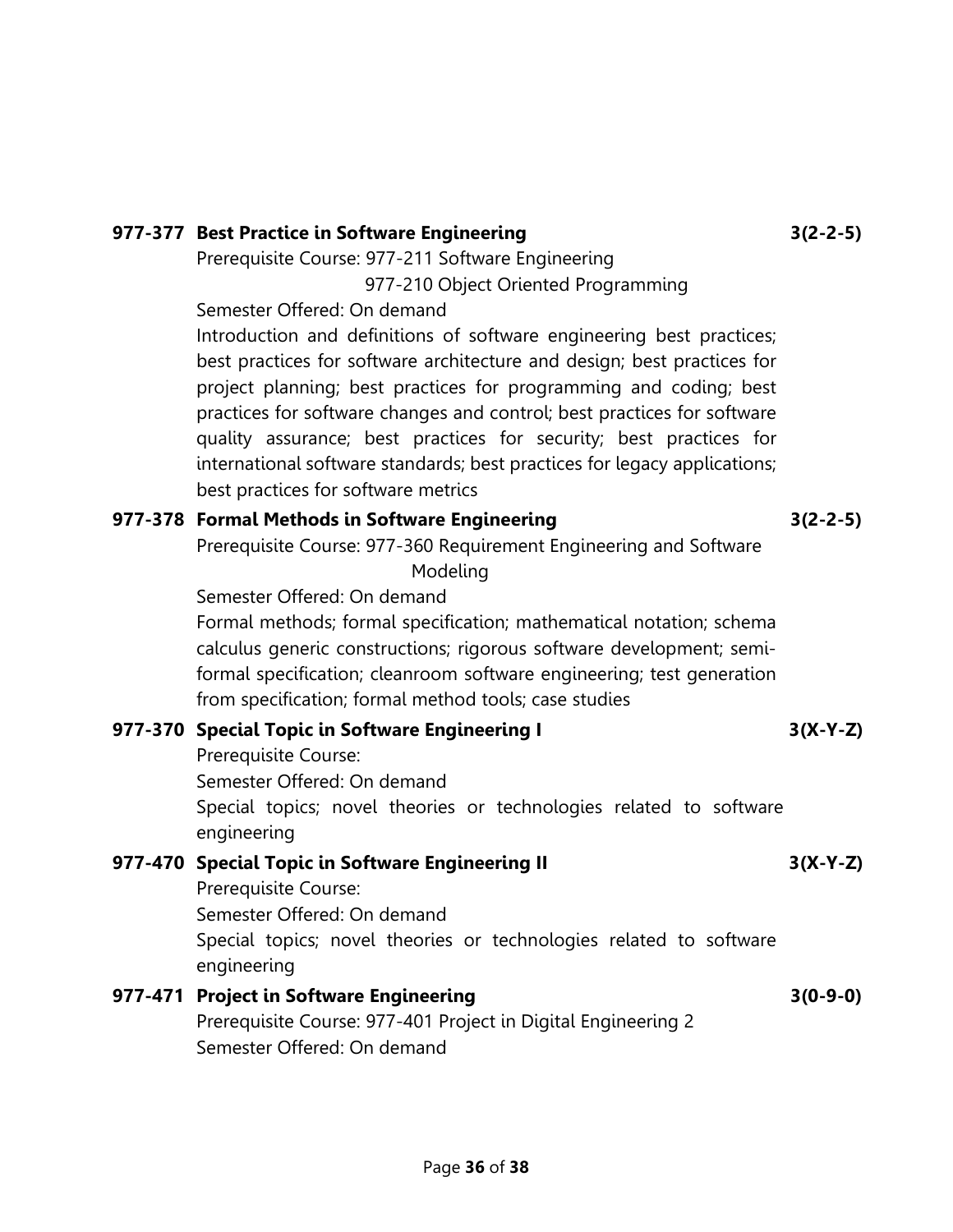Project development in software engineering under the adviser supervision that illustrate the integration of software engineering knowledge that have been learning

#### Artificial Intelligence and Data Science

#### 968-251 Introduction to Artificial Intelligence

Prerequisite Course:

Semester Offered: On demand

Definitions and objectives of artificial intelligence ( AI) ; problems and state spaces; heuristic search; natural language processing; knowledge representation; machine learning; expert systems; decision support systems; computer vision and image processing; AI applications

#### 968-252 Data Science

Prerequisite Course:

Semester Offered: On demand

Data science; statistical inference; data science life cycles; exploratory data analysis; data science methods; data science process; machine learning algorithms

#### 968-352 Introduction to Machine Learning

Prerequisite Course:

Semester Offered: On demand

Learning and the general- to- specific ordering; decision tree learning; artificial neural networks; hypotheses evaluation; Bayesian learning; computational learning theory; instance- based learning; genetic algorithms; sets of rules learning; analytical learning

#### 968-356 Introduction to Natural Language Processing Prerequisite Course:

3(3-0-6)

3(2-2-5)

Semester Offered: On demand

Principles of natural language processing; lexical analysis; syntactic analysis; semantic analysis; problems and ambiguities in natural language; relation between sentences

### Animation and Digital Media Technology

# 968-263 Computer Graphics and Design 1 (2D)

Prerequisite Course:

3(2-2-5)

3(2-2-5)